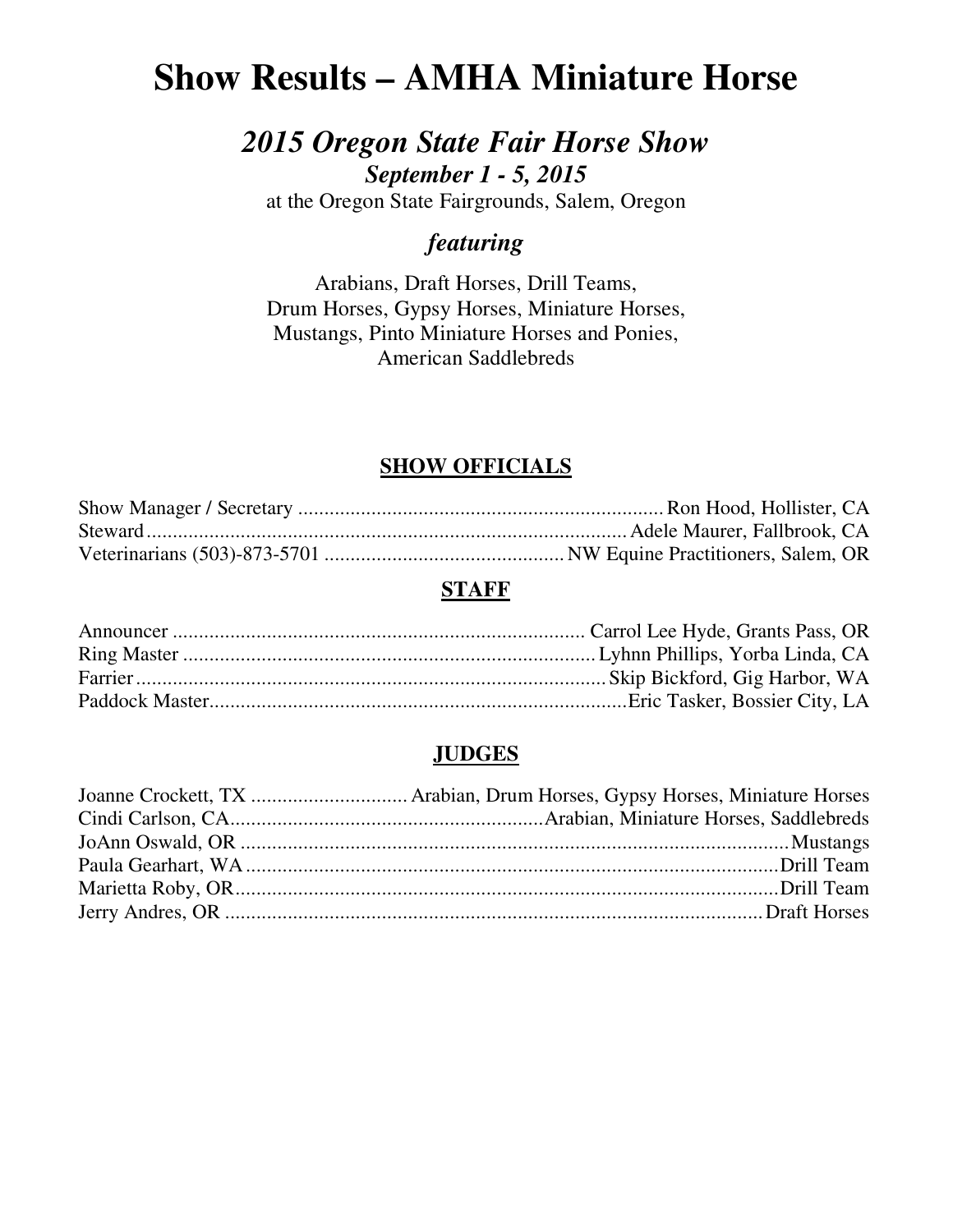# **Miniature Horses Judge: Joanne Crockett**

#### **Class 4 AMHA Amateur Mares**

| Place No. |     | <b>Horse Name</b>                            | <b>Handler Name</b> | <b>Owner Name</b>             |
|-----------|-----|----------------------------------------------|---------------------|-------------------------------|
| 1st       | 120 | Scott Creek Monarch Black Swan Joanne Ross   |                     | Joanne Ross                   |
| 2nd       | 116 | Winsome Saved The Best for Last Kelsey Logue |                     | Kelsey Logue                  |
| 3rd       | 106 | RHMF Geminis Twinklin Star Julie Hemenway    |                     | Julie Hemenway                |
| 4th       | 105 | RHMF Geminis Dancin in the Wind Cindy Saum   |                     | Cindy Saum                    |
| 5th       | 131 | Lazy RS Super Star                           | Bambi Roylance      | Bambi Roylance                |
| 6th       | 136 | Winsomes Fashioned by the Best Heather Kahl  |                     | Barbara Kahl / Heather Fousek |
|           |     |                                              |                     |                               |

#### **No. of Entrants = 6**

#### **Class 5 AMHA AOTE Mares**

| Place No. |      | <b>Horse Name</b>                             | <b>Handler Name</b> | <b>Owner Name</b> |
|-----------|------|-----------------------------------------------|---------------------|-------------------|
| 1st       | 119  | Scott Creek Monarch Red Hot Mocha Joanne Ross |                     | Joanne Ross       |
| 2nd       | 116  | Winsome Saved The Best for Last Kelsey Logue  |                     | Kelsey Logue      |
| 3rd       | 106. | RHMF Geminis Twinklin Star Julie Hemenway     |                     | Julie Hemenway    |
| 4th       | 131  | Lazy RS Super Star                            | Bambi Roylance      | Bambi Roylance    |
| 5th       | 105  | RHMF Geminis Dancin in the Wind Cindy Saum    |                     | Cindy Saum        |

#### **No. of Entrants = 5**

#### **Class 6 AMHA Stock Type Mares (non-rated)**

| Place No. |     | <b>Horse Name</b>                               | <b>Handler Name</b> | <b>Owner Name</b>             |
|-----------|-----|-------------------------------------------------|---------------------|-------------------------------|
| 1st       | 130 | Gallery Originals Miss Perphection Kelly Jensen |                     | Cherie Smith                  |
| 2nd       | 127 | <b>VFM Star Struck Revenge</b>                  | Cherie Smith        | Katie Hansen                  |
| 3rd       | 134 | <b>MSR Majestys Angelique</b>                   | Barbara Kahl        | Barbara Kahl / Heather Fousek |
| 4th       | 110 | Farmyard Frolic A Toy To Be Shelby Elston       |                     | Ronda Figal                   |
| 5th       | 103 | Shalamara Acres Midnight Jewel Jessica Kimball  |                     | Jessica Kimball               |
|           |     |                                                 |                     |                               |

#### **No. of Entrants = 5**

# **Class 7 AMHA Junior Mares Weanling/Yearling Place No. Horse Name Handler Name Owner Name**<br>1st 119 Scott Creek Monarch Red Hot Mocha Joanne Ross Joanne Ross 1st 119 Scott Creek Monarch Red Hot Mocha Joanne Ross Joanne Ross 2nd 136 Winsomes Fashioned by the Best Barbara Kahl Barbara Kahl / Heather Fousek 3rd 128 VFM Risque Revenge Cherie Smith Katie Hansen

#### **No. of Entrants = 3**

#### **Class 8 AMHA Junior Mares 2 years old**

| <b>Place No.</b> |     | <b>Horse Name</b>                          | <b>Handler Name</b> | <b>Owner Name</b> |
|------------------|-----|--------------------------------------------|---------------------|-------------------|
| 1st.             | 120 | Scott Creek Monarch Black Swan Joanne Ross |                     | Joanne Ross       |
| 2nd              | 131 | Lazy RS Super Star                         | Bambi Roylance      | Bambi Roylance    |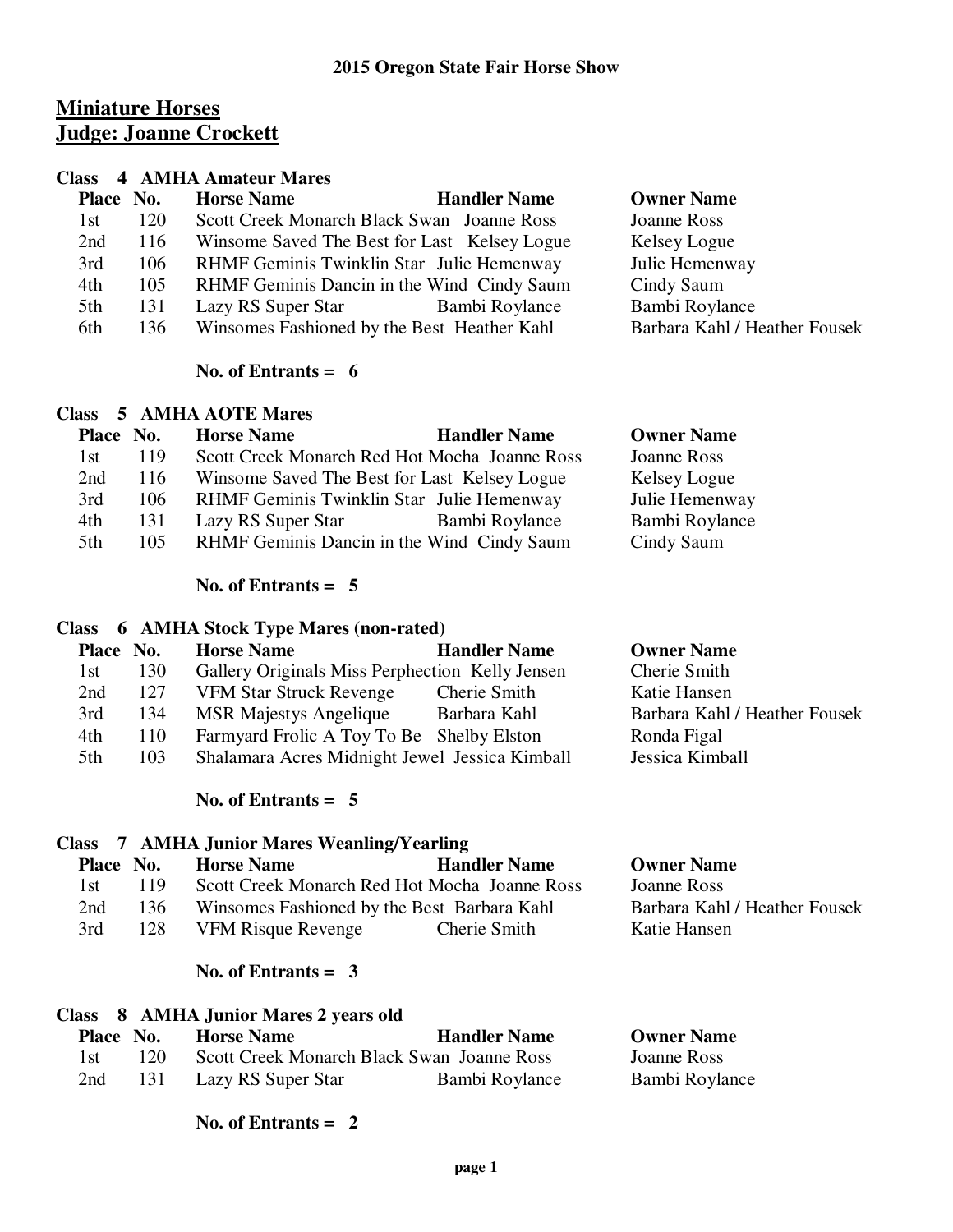| 9 AMHA Champion and Reserve Junior Mare<br><b>Class</b>                                 |                     |                    |
|-----------------------------------------------------------------------------------------|---------------------|--------------------|
| <b>Horse Name</b><br>Place No.                                                          | <b>Handler Name</b> | <b>Owner Name</b>  |
| Ch<br>Scott Creek Monarch Red Hot Mocha Joanne Ross<br>119                              |                     | <b>Joanne Ross</b> |
| 120<br>Scott Creek Monarch Black Swan Joanne Ross<br>Res                                |                     | <b>Joanne Ross</b> |
|                                                                                         |                     |                    |
| Class 10 AMHA Senior Mares 32" and under                                                |                     |                    |
| Place No.<br><b>Horse Name</b>                                                          | <b>Handler Name</b> | <b>Owner Name</b>  |
| Scott Creek Mystical Calendar Girl Jessica Kimball<br>102<br>1st                        |                     | Jessica Kimball    |
| 114<br><b>Sterling Spring Simply Stunning Cierra Amsbury</b><br>2nd                     |                     | Ronda Figal        |
| No. of Entrants $= 2$                                                                   |                     |                    |
| Class 11 AMHA Senior Mares Over 32"-34"                                                 |                     |                    |
| <b>Horse Name</b><br>Place No.                                                          | <b>Handler Name</b> | <b>Owner Name</b>  |
| 122<br>Scott Creek Jaded Commotion Joanne Ross<br>1st                                   |                     | <b>Joanne Ross</b> |
| 116<br>Winsome Saved The Best for Last Kelsey Logue<br>2nd                              |                     | Kelsey Logue       |
| 106<br>RHMF Geminis Twinklin Star Julie Hemenway<br>3rd                                 |                     | Julie Hemenway     |
| 105<br>4th<br>RHMF Geminis Dancin in the Wind Cindy Saum                                |                     | Cindy Saum         |
| 5th<br>109<br><b>WCR Ima Kitty Cat Zeus</b>                                             | Shelby Elston       | Ronda Figal        |
| No. of Entrants $= 5$                                                                   |                     |                    |
| <b>Class</b> 12 AMHA Champion and Reserve Senior Mare                                   |                     |                    |
| Place No.<br><b>Horse Name</b>                                                          | <b>Handler Name</b> | <b>Owner Name</b>  |
| Ch<br>Scott Creek Jaded Commotion Joanne Ross<br>122                                    |                     | <b>Joanne Ross</b> |
| 116<br>Winsome Saved The Best for Last Kelsey Logue<br>Res                              |                     | Kelsey Logue       |
|                                                                                         |                     |                    |
| <b>Class 12.1 Adult Special Needs Exhibiting Mare</b><br><b>Horse Name</b><br>Place No. | <b>Handler Name</b> | <b>Owner Name</b>  |
| 116<br>Winsome Saved The Best for Last Brian Logue<br>1st                               |                     |                    |
|                                                                                         |                     | Kelsey Logue       |

 **No. of Entrants = 2** 

#### **Class 16 AMHA Solid Color Mares**

| Place No. |     | <b>Horse Name</b>  | <b>Handler Name</b> | <b>Owner Name</b> |
|-----------|-----|--------------------|---------------------|-------------------|
| 1st       | 131 | Lazy RS Super Star | Bambi Roylance      | Bambi Roylance    |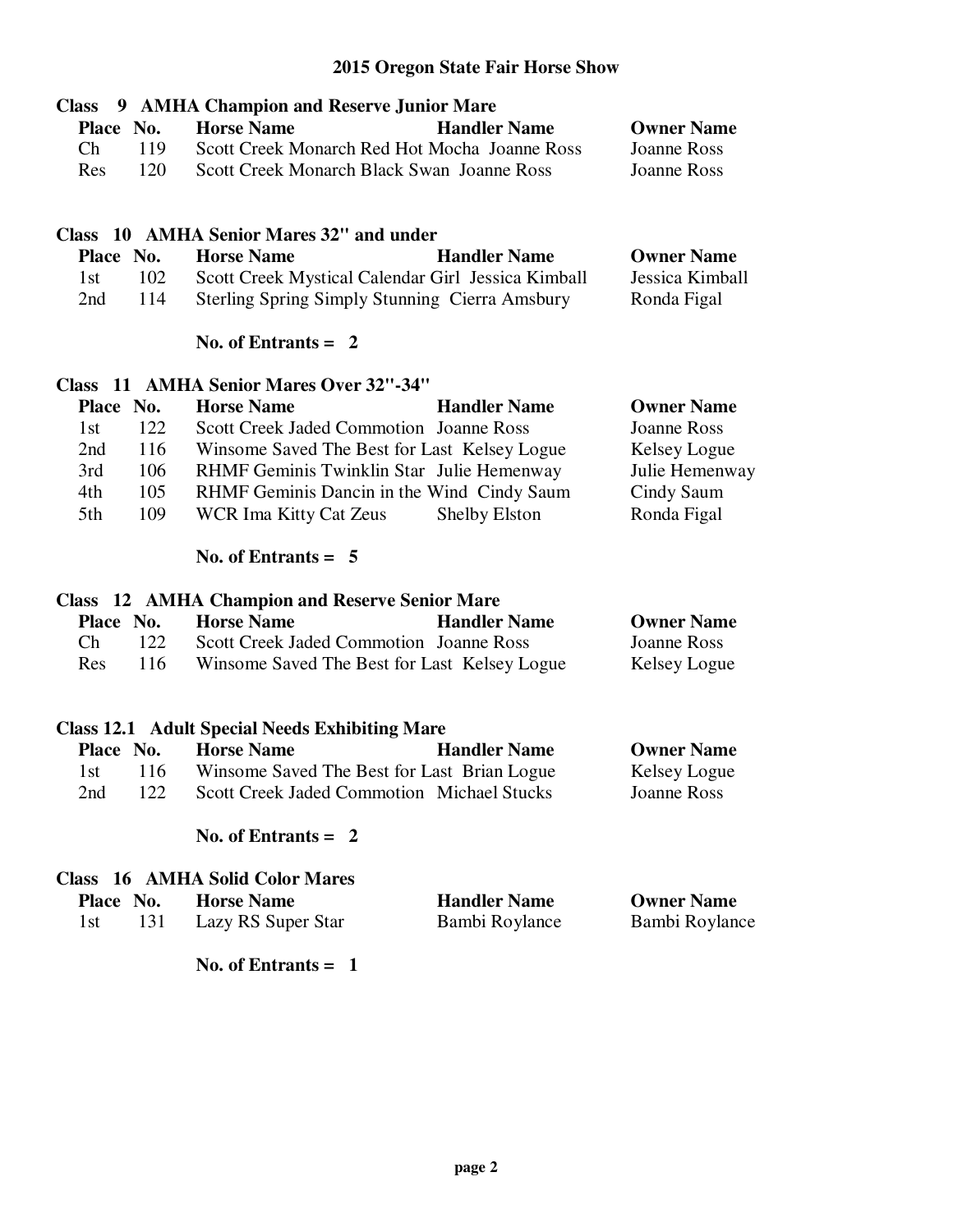**Owner Name** Cherie Smith Julie Hemenway Cindy Saum Katie Hansen

Ronda Figal

Barbara Kahl / Heather Fousek

# **Class 19 AMHA Multi Color Mares**

| Place No. |     | <b>Horse Name</b><br><b>Handler Name</b>        |
|-----------|-----|-------------------------------------------------|
| 1st       | 130 | Gallery Originals Miss Perphection Kelly Jensen |
| 2nd       | 106 | RHMF Geminis Twinklin Star Julie Hemenway       |
| 3rd       | 105 | RHMF Geminis Dancin in the Wind Cindy Saum      |
| 4th       | 127 | <b>VFM Star Struck Revenge</b><br>Cherie Smith  |
| 5th       | 136 | Winsomes Fashioned by the Best Barbara Kahl     |
| 6th.      | 114 | Sterling Spring Simply Stunning Cierra Amsbury  |

#### **No. of Entrants = 7**

#### **Class 20 AMHA Amateur Geldings**

|     | Place No. | <b>Horse Name</b>                             | <b>Handler Name</b> | <b>Owner Name</b>             |
|-----|-----------|-----------------------------------------------|---------------------|-------------------------------|
| 1st | 132       | Lazy RS Tuck and Roll                         | Bambi Roylance      | Bambi Roylance                |
| 2nd | 107       | RHMF Geminis Black Legacy Julie Hemenway      |                     | Julie Hemenway                |
| 3rd | 125       | Shalamara Acres Morning Cloud Christine Houts |                     | Mary C. Houts                 |
| 4th | 104       | RHMF Geminis Sparklin Kid Cindy Saum          |                     | Cindy Saum                    |
| 5th | 108       | Bonsai Run & Dont Look Back Sharon Dickens    |                     | Sharon Dickens or Gloria King |
| 6th | 117       | <b>Commotions Blazy Zeus</b>                  | John Bosse          | Juliana or John Bosse         |

# **No. of Entrants = 6**

# **Class 21 AMHA AOTE Geldings**

| Place No. |     | <b>Horse Name</b>                             | <b>Handler Name</b> | <b>Owner Name</b> |
|-----------|-----|-----------------------------------------------|---------------------|-------------------|
| 1st -     | 107 | RHMF Geminis Black Legacy Julie Hemenway      |                     | Julie Hemenway    |
| 2nd       | 104 | RHMF Geminis Sparklin Kid Cindy Saum          |                     | Cindy Saum        |
| 3rd       | 125 | Shalamara Acres Morning Cloud Christine Houts |                     | Mary C. Houts     |

#### **No. of Entrants = 3**

| Class 21.1 AMHA Amateur Stock Type - All Sexes |     |                                                 |                     |                   |
|------------------------------------------------|-----|-------------------------------------------------|---------------------|-------------------|
| <b>Place No.</b>                               |     | <b>Horse Name</b>                               | <b>Handler Name</b> | <b>Owner Name</b> |
|                                                | 130 | Gallery Originals Miss Perphection Kelly Jensen |                     | Cherie Smith      |

#### **No. of Entrants = 1**

# **Class 22 AMHA Stock Type Geldings (non-rated)**

| Place No. |     | <b>Horse Name</b>                               | <b>Handler Name</b> | <b>Owner Name</b>             |
|-----------|-----|-------------------------------------------------|---------------------|-------------------------------|
| 1st       | 133 | Across My Heart Cowboy Stetson Alyson Teachout  |                     | Bambi Roylance                |
| 2nd       | 137 | Hunterberry Hill Splash of Class Heather Fousek |                     | Barbara Kahl / Heather Fousek |

#### **No. of Entrants = 2**

| Class 23 AMHA Junior Geldings |           |                                               |                     |                       |  |
|-------------------------------|-----------|-----------------------------------------------|---------------------|-----------------------|--|
|                               | Place No. | <b>Horse Name</b>                             | <b>Handler Name</b> | <b>Owner Name</b>     |  |
| 1st –                         | -117      | <b>Commotions Blazy Zeus</b>                  | Elizabeth Olsen     | Juliana or John Bosse |  |
| 2nd                           | 125       | Shalamara Acres Morning Cloud Christine Houts |                     | Mary C. Houts         |  |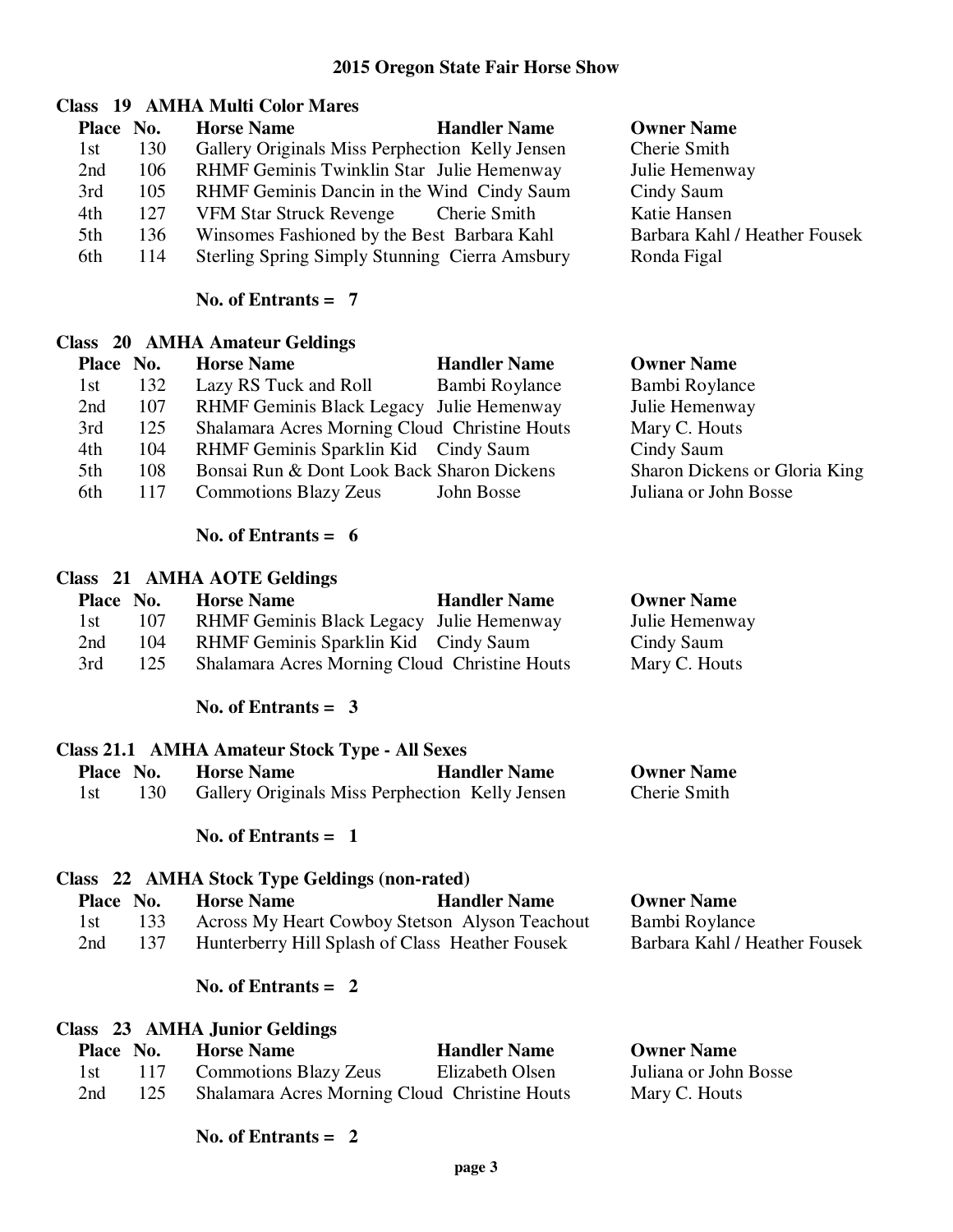| Place No.<br>Ch<br>117<br>125<br>Res | <b>Class</b> 24 AMHA Champion and Reserve Junior Gelding<br><b>Horse Name</b><br><b>Commotions Blazy Zeus</b><br>Shalamara Acres Morning Cloud Christine Houts | <b>Handler Name</b><br>Elizabeth Olsen | <b>Owner Name</b><br>Juliana or John Bosse<br>Mary C. Houts |
|--------------------------------------|----------------------------------------------------------------------------------------------------------------------------------------------------------------|----------------------------------------|-------------------------------------------------------------|
|                                      | <b>Class 24.1 Adult Special Needs Exhibiting Gelding</b>                                                                                                       |                                        |                                                             |
| Place No.                            | <b>Horse Name</b>                                                                                                                                              | <b>Handler Name</b>                    | <b>Owner Name</b>                                           |
| 115<br>1st                           | <b>VFM Tour De France</b>                                                                                                                                      | Brian Logue                            | Kelsey Logue                                                |
|                                      | No. of Entrants $= 1$                                                                                                                                          |                                        |                                                             |
|                                      | <b>Class</b> 25 AMHA Senior Geldings                                                                                                                           |                                        |                                                             |
| Place No.                            | <b>Horse Name</b>                                                                                                                                              | <b>Handler Name</b>                    | <b>Owner Name</b>                                           |
| 104<br>1st                           | RHMF Geminis Sparklin Kid                                                                                                                                      | Cindy Saum                             | Cindy Saum                                                  |
| 108<br>2nd                           | Bonsai Run & Dont Look Back Cherie Smith                                                                                                                       |                                        | Sharon Dickens or Gloria King                               |
| 3rd<br>107                           | RHMF Geminis Black Legacy Julie Hemenway                                                                                                                       |                                        | Julie Hemenway                                              |
| 132<br>4th                           | Lazy RS Tuck and Roll                                                                                                                                          | Bambi Roylance                         | Bambi Roylance                                              |
|                                      | No. of Entrants $= 4$                                                                                                                                          |                                        |                                                             |
|                                      | <b>Class</b> 26 AMHA Champion and Reserve Senior Gelding                                                                                                       |                                        |                                                             |
| Place No.                            | <b>Horse Name</b>                                                                                                                                              | <b>Handler Name</b>                    | <b>Owner Name</b>                                           |
| Ch<br>104                            | RHMF Geminis Sparklin Kid                                                                                                                                      | Cindy Saum                             | Cindy Saum                                                  |
| 108<br>Res                           | Bonsai Run & Dont Look Back Cherie Smith                                                                                                                       |                                        | Sharon Dickens or Gloria King                               |
|                                      | <b>Class</b> 30 AMHA Amateur Stallions                                                                                                                         |                                        |                                                             |
| Place No.                            | <b>Horse Name</b>                                                                                                                                              | <b>Handler Name</b>                    | <b>Owner Name</b>                                           |
| 118<br>1st                           | Scott Creek Cajun Commotion Joanne Ross                                                                                                                        |                                        | <b>Joanne Ross</b>                                          |
| 138<br>2nd                           | Scott Creek Monarch Nightflight Heather Fousek                                                                                                                 |                                        | Barbara Kahl / Heather Fousek                               |
|                                      |                                                                                                                                                                |                                        |                                                             |
|                                      | No. of Entrants $= 2$                                                                                                                                          |                                        |                                                             |
|                                      | <b>Class</b> 31 AMHA AOTE Stallions                                                                                                                            |                                        |                                                             |
| Place No.                            | <b>Horse Name</b>                                                                                                                                              | <b>Handler Name</b>                    | <b>Owner Name</b>                                           |
| 121<br>1st                           | Scott Creek Indi Chrome Wheels Joanne Ross                                                                                                                     |                                        | Joanne Ross                                                 |
|                                      | No. of Entrants $= 1$                                                                                                                                          |                                        |                                                             |
|                                      | <b>Class 33 AMHA Junior Stallions Weanlings/Yearlings</b>                                                                                                      |                                        |                                                             |
| Place No.                            | <b>Horse Name</b>                                                                                                                                              | <b>Handler Name</b>                    | <b>Owner Name</b>                                           |
| 135<br>1st                           | Scott Creek Monarch Momento Barbara Kahl                                                                                                                       |                                        | Barbara Kahl / Heather Fousek                               |
| 138<br>2nd                           | Scott Creek Monarch Nightflight Heather Fousek                                                                                                                 |                                        | Barbara Kahl / Heather Fousek                               |
|                                      | No. of Entrants $= 2$                                                                                                                                          |                                        |                                                             |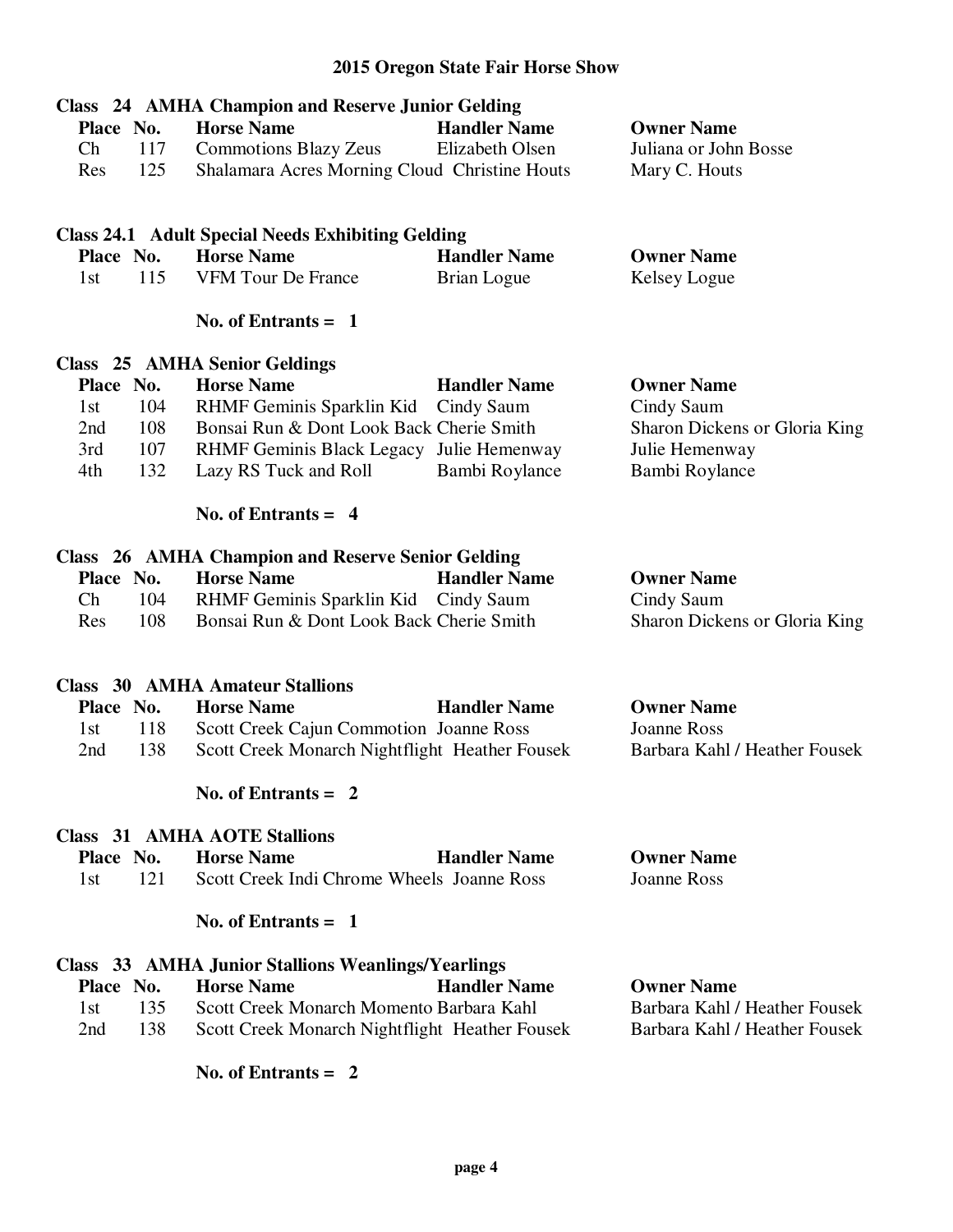| Place No.<br>1st | 118 | Class 34 AMHA Junior Stallions 2 years old<br><b>Horse Name</b><br>Scott Creek Cajun Commotion Joanne Ross<br>No. of Entrants $= 1$                                                                                                                                                                                                                                                  | <b>Handler Name</b> | <b>Owner Name</b><br>Joanne Ross |
|------------------|-----|--------------------------------------------------------------------------------------------------------------------------------------------------------------------------------------------------------------------------------------------------------------------------------------------------------------------------------------------------------------------------------------|---------------------|----------------------------------|
|                  |     |                                                                                                                                                                                                                                                                                                                                                                                      |                     |                                  |
|                  |     | <b>Class</b> 35 AMHA Champion and Reserve Junior Stallion                                                                                                                                                                                                                                                                                                                            |                     |                                  |
| Place No.        |     | <b>Horse Name</b>                                                                                                                                                                                                                                                                                                                                                                    | <b>Handler Name</b> | <b>Owner Name</b>                |
| Ch               | 118 | Scott Creek Cajun Commotion Joanne Ross                                                                                                                                                                                                                                                                                                                                              |                     | Joanne Ross                      |
| Res              | 135 | Scott Creek Monarch Momento Barbara Kahl                                                                                                                                                                                                                                                                                                                                             |                     | Barbara Kahl / Heather Fousek    |
|                  |     | Class 39 AMHA Solid Color Stallion and Gelding                                                                                                                                                                                                                                                                                                                                       |                     |                                  |
| Place No.        |     | <b>Horse Name</b>                                                                                                                                                                                                                                                                                                                                                                    | <b>Handler Name</b> | <b>Owner Name</b>                |
| 1st              | 118 | Scott Creek Cajun Commotion Joanne Ross                                                                                                                                                                                                                                                                                                                                              |                     | Joanne Ross                      |
| 2nd              | 125 | Shalamara Acres Morning Cloud Christine Houts                                                                                                                                                                                                                                                                                                                                        |                     | Mary C. Houts                    |
| 3rd              | 132 | Lazy RS Tuck and Roll                                                                                                                                                                                                                                                                                                                                                                | Jenessa Teachout    | Bambi Roylance                   |
| 4th              | 117 | Commotions Blazy Zeus Elizabeth Olsen                                                                                                                                                                                                                                                                                                                                                |                     | Juliana or John Bosse            |
|                  |     | No. of Entrants $= 4$                                                                                                                                                                                                                                                                                                                                                                |                     |                                  |
|                  |     | Class 40 AMHA Multi Color Stallion and Gelding                                                                                                                                                                                                                                                                                                                                       |                     |                                  |
| Place No.        |     | <b>Horse Name</b>                                                                                                                                                                                                                                                                                                                                                                    | <b>Handler Name</b> | <b>Owner Name</b>                |
|                  |     | $\overline{1}$ $\overline{1}$ $\overline{1}$ $\overline{1}$ $\overline{1}$ $\overline{1}$ $\overline{1}$ $\overline{1}$ $\overline{1}$ $\overline{1}$ $\overline{1}$ $\overline{1}$ $\overline{1}$ $\overline{1}$ $\overline{1}$ $\overline{1}$ $\overline{1}$ $\overline{1}$ $\overline{1}$ $\overline{1}$ $\overline{1}$ $\overline{1}$ $\overline{1}$ $\overline{1}$ $\overline{$ |                     |                                  |

 1st 135 Scott Creek Monarch Momento Barbara Kahl Barbara Kahl / Heather Fousek 2nd 108 Bonsai Run & Dont Look Back Cherie Smith Sharon Dickens or Gloria King 3rd 104 RHMF Geminis Sparklin Kid Cindy Saum Cindy Saum 4th 107 RHMF Geminis Black Legacy Julie Hemenway Julie Hemenway

#### **No. of Entrants = 4**

#### **Class 43 AMHA Amateur Showmanship**

| Place No. |     | <b>Horse Name</b>                                  | <b>Handler Name</b> | <b>Owner Name</b>             |
|-----------|-----|----------------------------------------------------|---------------------|-------------------------------|
| 1st       | 102 | Scott Creek Mystical Calendar Girl Jessica Kimball |                     | Jessica Kimball               |
| 2nd       | 137 | Hunterberry Hill Splash of Class Heather Fousek    |                     | Barbara Kahl / Heather Fousek |
| 3rd       | 115 | <b>VFM Tour De France</b>                          | Kelsey Logue        | Kelsey Logue                  |

#### **No. of Entrants = 3**

# **Class 44 AMHA Supreme Halter (All 1st Place Horses from AMHA Classes)**

| Place No. |       | <b>Horse Name</b>                       | <b>Handler Name</b> | <b>Owner Name</b> |
|-----------|-------|-----------------------------------------|---------------------|-------------------|
| Ch.       | 118 - | Scott Creek Cajun Commotion Cheri Smith |                     | Joanne Ross       |
| Res.      | 122.  | Scott Creek Jaded Commotion Jean Howard |                     | Joanne Ross       |

|       |           | Class 45 AMHA Youth Showmanship 18 and Under   |                     |                   |
|-------|-----------|------------------------------------------------|---------------------|-------------------|
|       | Place No. | <b>Horse Name</b>                              | <b>Handler Name</b> | <b>Owner Name</b> |
| 1st - | 133       | Across My Heart Cowboy Stetson Alyson Teachout |                     | Bambi Roylance    |
| 2nd   | 126       | VFM Abracadabra                                | Benjamin Hansen     | Katie Hansen      |
| 3rd   | 132       | Lazy RS Tuck and Roll                          | Jenessa Teachout    | Bambi Roylance    |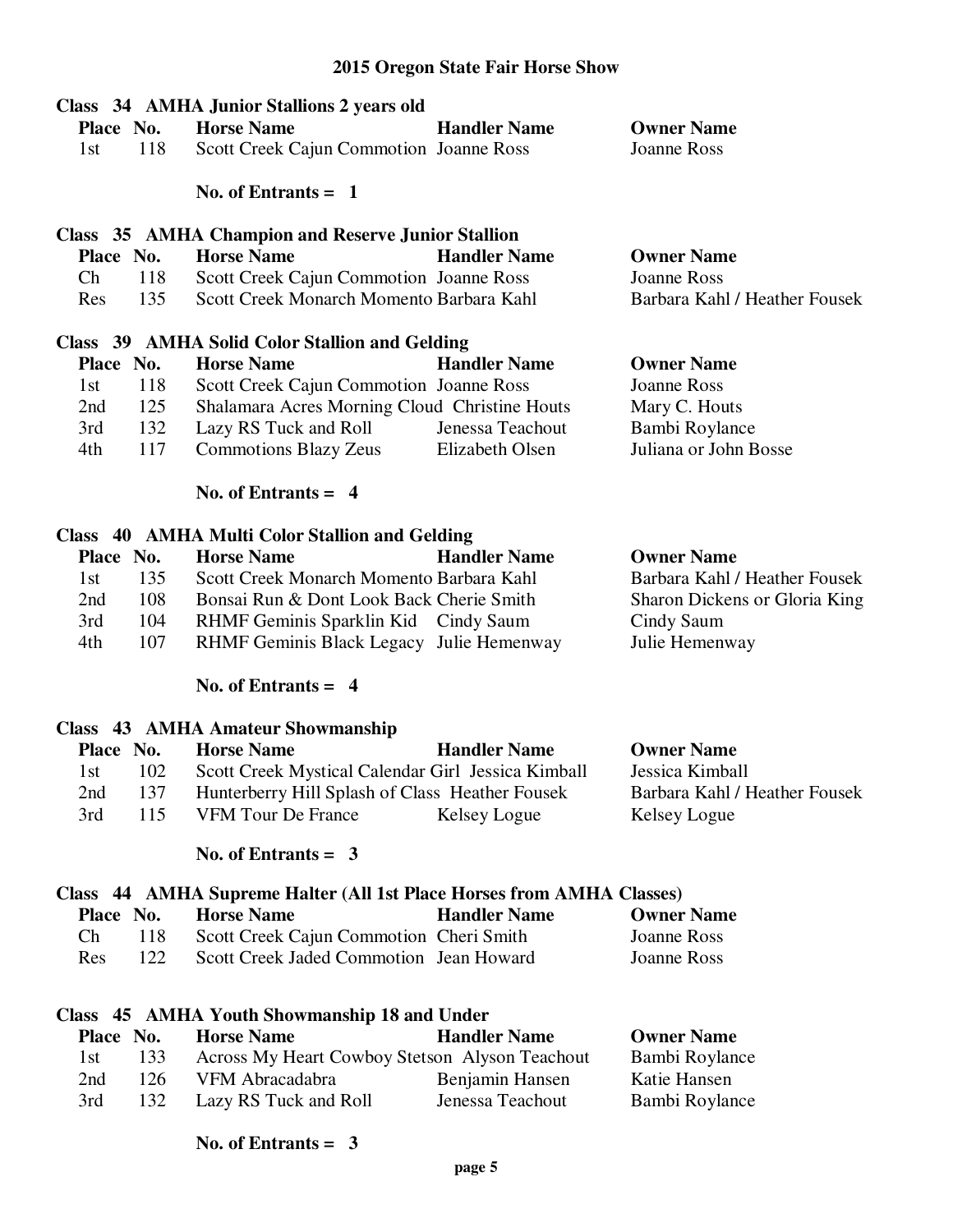|            | Class 46 AMHA Youth Halter Mares 18 and Under           |                     |                    |
|------------|---------------------------------------------------------|---------------------|--------------------|
| Place No.  | <b>Horse Name</b>                                       | <b>Handler Name</b> | <b>Owner Name</b>  |
| 131<br>1st | Lazy RS Super Star                                      | Alyson Teachout     | Bambi Roylance     |
|            | No. of Entrants $= 1$                                   |                     |                    |
|            | Class 47 AMHA Youth Halter Geldings 18 & Under          |                     |                    |
| Place No.  | <b>Horse Name</b>                                       | <b>Handler Name</b> | <b>Owner Name</b>  |
| 124<br>1st | <b>CNF GQs Black Label</b>                              | Devlin Newnham      | Virginia Newnham   |
| 132<br>2nd | Lazy RS Tuck and Roll                                   | Jenessa Teachout    | Bambi Roylance     |
|            | No. of Entrants $= 2$                                   |                     |                    |
|            | Class 50 AMHA Country Pleasure Driving over 32" to 34"  |                     |                    |
| Place No.  | <b>Horse Name</b>                                       | <b>Driver Name</b>  | <b>Owner Name</b>  |
| 130<br>1st | Gallery Originals Miss Perphection Cherie Smith         |                     | Cherie Smith       |
| 101<br>2nd | Vintage Farms Simply Awesome Ivy Foxall                 |                     | Lee Foxall         |
| 109<br>3rd | <b>WCR Ima Kitty Cat Zeus</b>                           | Shelby Elston       | Ronda Figal        |
|            | No. of Entrants $=$ 3                                   |                     |                    |
|            | <b>Class 51 AMHA Country Pleasure Driving Geldings</b>  |                     |                    |
| Place No.  | <b>Horse Name</b>                                       | <b>Driver Name</b>  | <b>Owner Name</b>  |
| 101<br>1st | Vintage Farms Simply Awesome Ivy Foxall                 |                     | Lee Foxall         |
|            | No. of Entrants $=$ 1                                   |                     |                    |
|            | <b>Class</b> 52 AMHA Country Pleasure Driving Stallions |                     |                    |
| Place No.  | <b>Horse Name</b>                                       | <b>Driver Name</b>  | <b>Owner Name</b>  |
| 123<br>1st | Oak Grove Legends Born To Run Devlin Newnham            |                     | Virginia Newnham   |
|            | No. of Entrants $= 1$                                   |                     |                    |
|            | <b>Class 53 AMHA Country Pleasure Driving Mares</b>     |                     |                    |
| Place No.  | <b>Horse Name</b>                                       | <b>Driver Name</b>  | <b>Owner Name</b>  |
| 122<br>1st | <b>Scott Creek Jaded Commotion Joanne Ross</b>          |                     | <b>Joanne Ross</b> |
| 130<br>2nd | Gallery Originals Miss Perphection Cherie Smith         |                     | Cherie Smith       |
|            | No. of Entrants $= 2$                                   |                     |                    |
|            | <b>Class 54 AMHA Youth Halter Obstacle</b>              |                     |                    |
| Place No.  | <b>Horse Name</b>                                       | <b>Handler Name</b> | <b>Owner Name</b>  |
| 133<br>1st | Across My Heart Cowboy Stetson Alyson Teachout          |                     | Bambi Roylance     |
| 132<br>2nd | Lazy RS Tuck and Roll                                   | Jenessa Teachout    | Bambi Roylance     |
| 126<br>3rd | VFM Abracadabra                                         | Benjamin Hansen     | Katie Hansen       |
| 111<br>4th | MS Wish N Wells Justa Desperado Joey Peters             |                     | Ronda Figal        |
|            | No. of Entrants $= 5$                                   |                     |                    |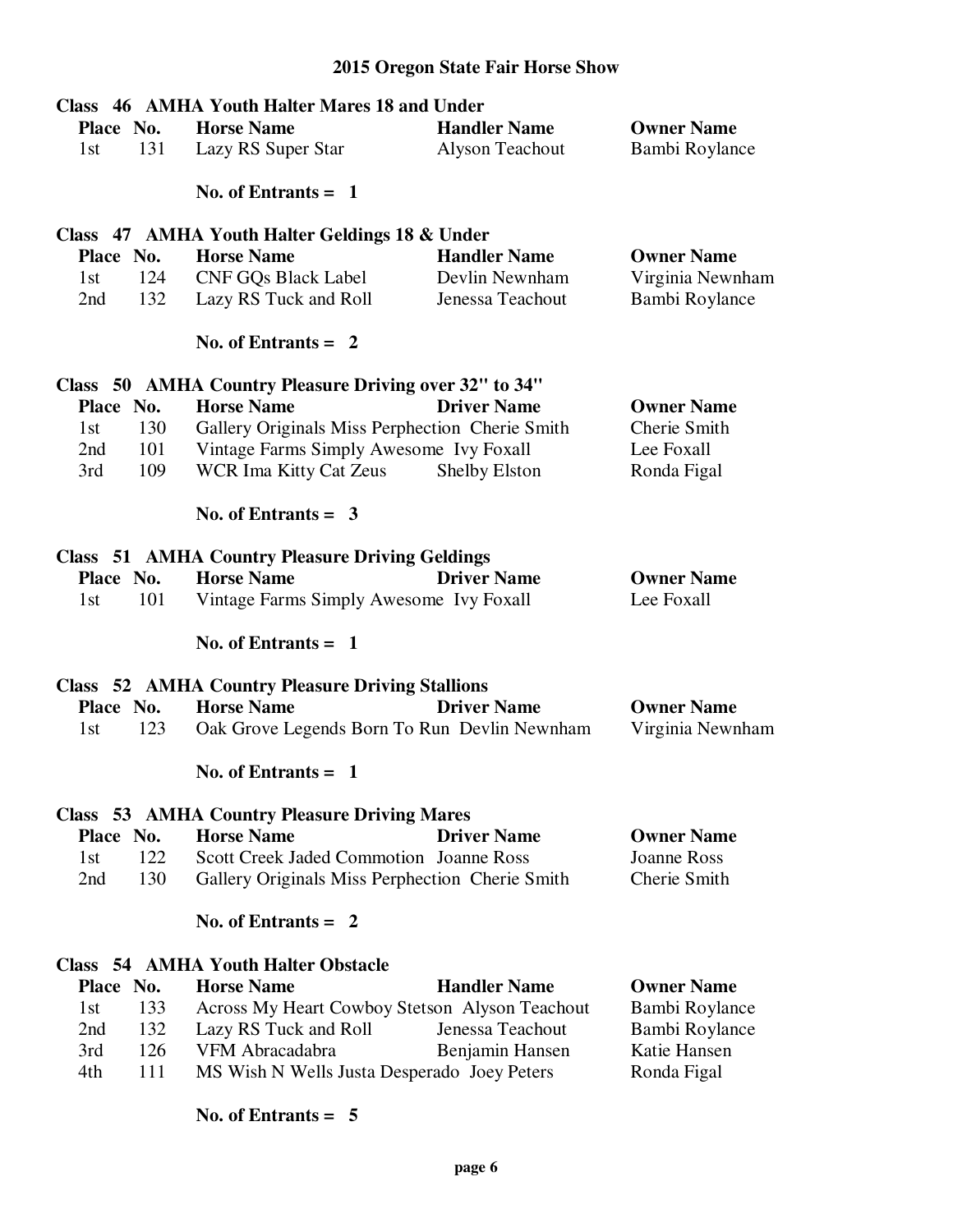|                        | Class 55 AMHA Open Halter Obstacle                 |                      |                         |
|------------------------|----------------------------------------------------|----------------------|-------------------------|
| Place No.              | <b>Horse Name</b>                                  | <b>Handler Name</b>  | <b>Owner Name</b>       |
| 102<br>1st             | Scott Creek Mystical Calendar Girl Jessica Kimball |                      | Jessica Kimball         |
| 109<br>2nd             | <b>WCR Ima Kitty Cat Zeus</b>                      | <b>Shelby Elston</b> | Ronda Figal             |
| 156<br>3rd             | Farmyard Frolic Bronco Buster Kimberly Easton      |                      | Kimberly & Linda Easton |
| 111<br>4th             | MS Wish N Wells Justa Desperado Meghan Figal       |                      | Ronda Figal             |
| 110<br>5th             | Farmyard Frolic A Toy To Be Aubrey Elston          |                      | Ronda Figal             |
|                        | No. of Entrants $= 5$                              |                      |                         |
|                        | Class 56 AMHA Amateur Obstacle Driving             |                      |                         |
| Place No.              | <b>Horse Name</b>                                  | <b>Driver Name</b>   | <b>Owner Name</b>       |
| Exhibitor disqualified |                                                    |                      |                         |
|                        | No. of Entrants $=$ 1                              |                      |                         |
|                        | Class 57 AMHA Open Obstacle Driving                |                      |                         |
| Place No.              | <b>Horse Name</b>                                  | <b>Driver Name</b>   | <b>Owner Name</b>       |
| 156<br>1st             | Farmyard Frolic Bronco Buster Kimberly Easton      |                      | Kimberly & Linda Easton |
| 112<br>2nd             | Columbia Moon Walker                               | Ronda Figal          | Ronda Figal             |
|                        | No. of Entrants $= 2$                              |                      |                         |
|                        | Class 58 AMHA Youth Obstacle Driving 18 and Under  |                      |                         |
| Place No.              | <b>Horse Name</b>                                  | <b>Driver Name</b>   | <b>Owner Name</b>       |
| 132<br>1st             | Lazy RS Tuck and Roll                              | Jenessa Teachout     | Bambi Roylance          |
| 133<br>2nd             | Across My Heart Cowboy Stetson Alyson Teachout     |                      | Bambi Roylance          |
|                        | No. of Entrants = $3$                              |                      |                         |
|                        | Class 59 AMHA Youth Hunter                         |                      |                         |
| Place No.              | <b>Horse Name</b>                                  | <b>Handler Name</b>  | <b>Owner Name</b>       |
| 124<br>1st             | <b>CNF GQs Black Label</b>                         | Devlin Newnham       | Virginia Newnham        |
| 157<br>2nd             | Oak Grove Legends Jerry Rice Devlin Newnham        |                      | Virginia Newnham        |
| 3rd<br>123             | Oak Grove Legends Born To Run Devlin Newnham       |                      | Virginia Newnham        |
| 4th<br>101             | Vintage Farms Simply Awesome Ivy Foxall            |                      | Lee Foxall              |
| 5th<br>126             | VFM Abracadabra                                    | Benjamin Hansen      | Katie Hansen            |
| 132<br>6th             | Lazy RS Tuck and Roll                              | Jenessa Teachout     | Bambi Roylance          |
|                        | No. of Entrants $= 7$                              |                      |                         |
|                        | Class 60 AMHA Open Hunter                          |                      |                         |

| Place No. | <b>Horse Name</b>          | <b>Handler Name</b> | <b>Owner Name</b>                                                                                                                                                                                                                                   |
|-----------|----------------------------|---------------------|-----------------------------------------------------------------------------------------------------------------------------------------------------------------------------------------------------------------------------------------------------|
| 124       | <b>CNF GQs Black Label</b> |                     | Virginia Newnham                                                                                                                                                                                                                                    |
| 157       |                            |                     | Virginia Newnham                                                                                                                                                                                                                                    |
| 156       |                            |                     | Kimberly & Linda Easton                                                                                                                                                                                                                             |
| 112       |                            |                     | Ronda Figal                                                                                                                                                                                                                                         |
| 111       |                            |                     | Ronda Figal                                                                                                                                                                                                                                         |
| 123       |                            |                     | Virginia Newnham                                                                                                                                                                                                                                    |
|           |                            |                     | Devlin Newnham<br>Oak Grove Legends Jerry Rice Devlin Newnham<br>Farmyard Frolic Bronco Buster Kimberly Easton<br>Columbia Moon Walker Ronda Figal<br>MS Wish N Wells Justa Desperado Aubrey Elston<br>Oak Grove Legends Born To Run Devlin Newnham |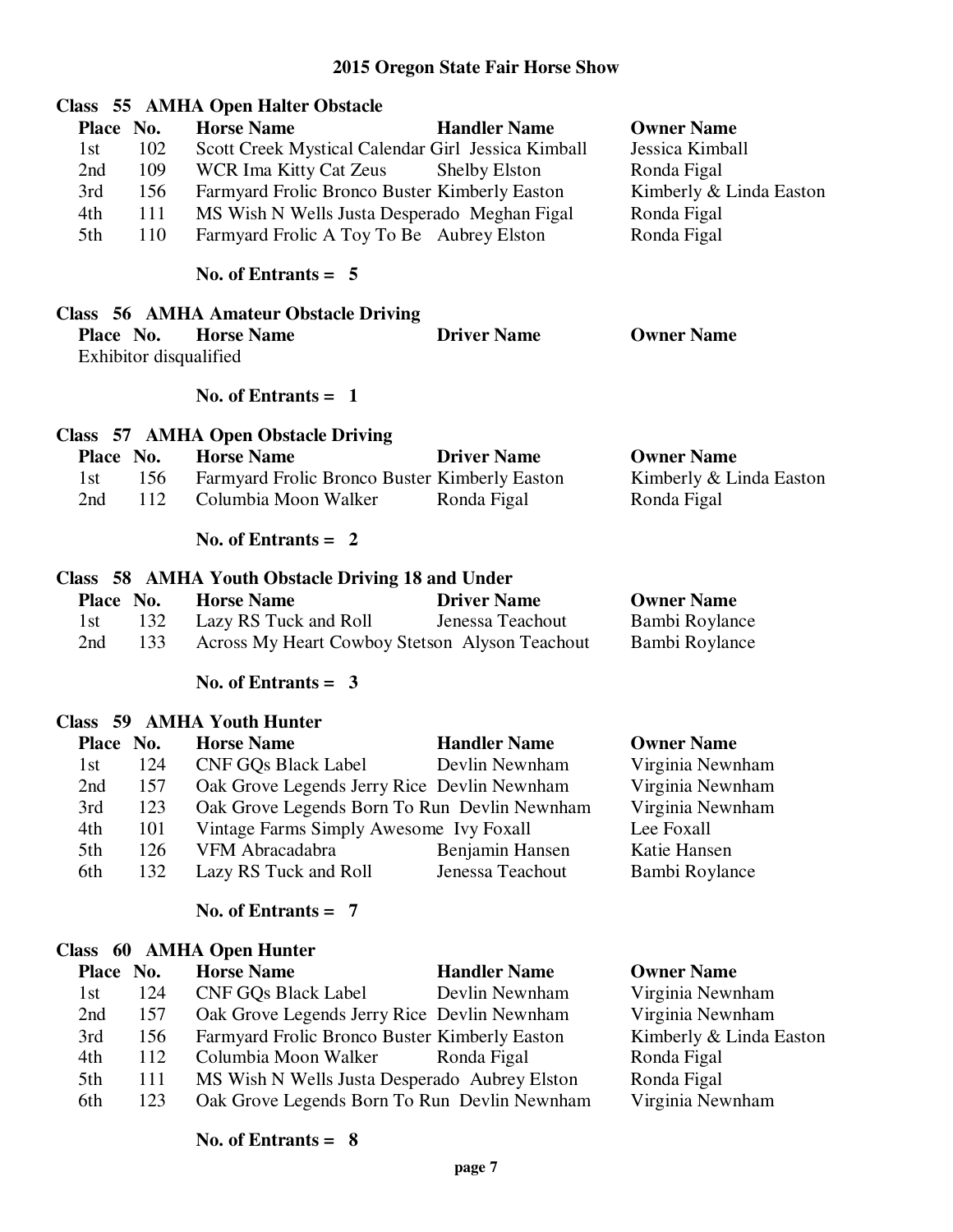|           |           | <b>Class 129.1 AMHA Open Versatility</b>                   |                     |                   |
|-----------|-----------|------------------------------------------------------------|---------------------|-------------------|
| Place No. |           | <b>Horse Name</b>                                          | <b>Handler Name</b> | <b>Owner Name</b> |
| 1st       | 132       | Lazy RS Tuck and Roll                                      | Bambi Roylance      | Bambi Roylance    |
|           |           | No. of Entrants $= 1$                                      |                     |                   |
|           |           | <b>Class 129.2 AMHA YOTE Country Pleasure Driving</b>      |                     |                   |
| Place No. |           | <b>Horse Name</b>                                          | <b>Driver Name</b>  | <b>Owner Name</b> |
| 1st       | 101       | Vintage Farms Simply Awesome Ivy Foxall                    |                     | Lee Foxall        |
| 2nd       | 123       | Oak Grove Legends Born To Run Devlin Newnham               |                     | Virginia Newnham  |
| 3rd       | 133       | Across My Heart Cowboy Stetson Alyson Teachout             |                     | Bambi Roylance    |
|           |           | No. of Entrants = $3$                                      |                     |                   |
|           |           | <b>Class 129.3 AMHA Youth Versatility</b>                  |                     |                   |
| Place No. |           | <b>Horse Name</b>                                          | <b>Handler Name</b> | <b>Owner Name</b> |
| 1st       | 123       | Oak Grove Legends Born To Run Devlin Newnham               |                     | Virginia Newnham  |
| 2nd       | 101       | Vintage Farms Simply Awesome Ivy Foxall                    |                     | Lee Foxall        |
| 3rd       | 132       | Lazy RS Tuck and Roll                                      | Jenessa Teachout    | Bambi Roylance    |
| 4th       | 133       | Across My Heart Cowboy Stetson Alyson Teachout             |                     | Bambi Roylance    |
|           |           | No. of Entrants $= 4$                                      |                     |                   |
|           |           | <b>Class 129.4 AMHA YOTE Classic Pleasure Driving</b>      |                     |                   |
| Place No. |           | <b>Horse Name</b>                                          | <b>Driver Name</b>  | <b>Owner Name</b> |
| 1st       | 124       | <b>CNF GQs Black Label</b>                                 | Devlin Newnham      | Virginia Newnham  |
|           |           | No. of Entrants $= 1$                                      |                     |                   |
|           |           | <b>Class 132 AMHA Ladies Country Pleasure Driving</b>      |                     |                   |
| Place No. |           | <b>Horse Name</b>                                          | <b>Driver Name</b>  | <b>Owner Name</b> |
| 1st       | 130       | Gallery Originals Miss Perphection Cherie Smith            |                     | Cherie Smith      |
|           |           | No. of Entrants $= 1$                                      |                     |                   |
|           |           | <b>Class 135 AMHA Gentlemen's Country Pleasure Driving</b> |                     |                   |
|           | Place No. | <b>Horse Name</b>                                          | <b>Driver Name</b>  | <b>Owner Name</b> |
| 1st       | 130       | Gallery Originals Miss Perphection Kelly Jensen            |                     | Cherie Smith      |
| 2nd       | 101       | Vintage Farms Simply Awesome Lee Foxall                    |                     | Lee Foxall        |
|           |           | No. of Entrants $= 2$                                      |                     |                   |
|           |           | <b>Class 139 AMHA AOTE Country Pleasure Driving</b>        |                     |                   |
| Place No. |           | <b>Horse Name</b>                                          | <b>Driver Name</b>  | <b>Owner Name</b> |
| 1st       | 101       | Vintage Farms Simply Awesome Lee Foxall                    |                     | Lee Foxall        |
|           |           | No. of Entrants $= 1$                                      |                     |                   |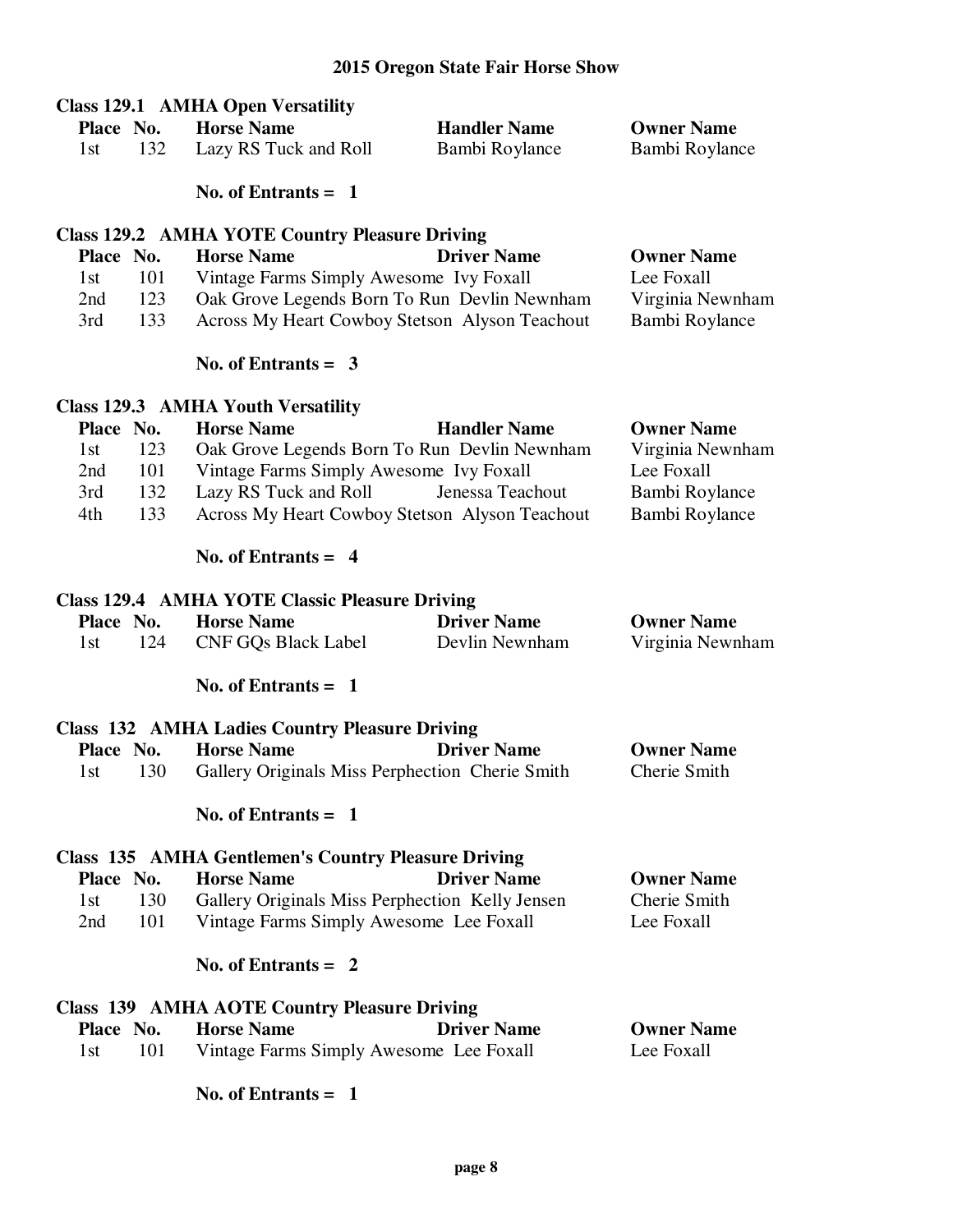|           |     | <b>Class 141 AMHA Amateur Country Pleasure Driving</b>      |                      |                               |
|-----------|-----|-------------------------------------------------------------|----------------------|-------------------------------|
| Place No. |     | <b>Horse Name</b>                                           | <b>Driver Name</b>   | <b>Owner Name</b>             |
| 1st       | 122 | <b>Scott Creek Jaded Commotion Joanne Ross</b>              |                      | Joanne Ross                   |
| 2nd       | 130 | Gallery Originals Miss Perphection Kelly Jensen             |                      | Cherie Smith                  |
| 3rd       | 101 | Vintage Farms Simply Awesome Lee Foxall                     |                      | Lee Foxall                    |
|           |     | No. of Entrants = $3$                                       |                      |                               |
|           |     | <b>Class 143 AMHA Classic Pleasure Driving Geldings</b>     |                      |                               |
| Place No. |     | <b>Horse Name</b>                                           | <b>Driver Name</b>   | <b>Owner Name</b>             |
| 1st       | 115 | VFM Tour De France                                          | Kelsey Logue         | Kelsey Logue                  |
| 2nd       | 108 | Bonsai Run & Dont Look Back Cherie Smith                    |                      | Sharon Dickens or Gloria King |
|           |     | No. of Entrants $= 2$                                       |                      |                               |
|           |     | <b>Class 147 AMHA Classic Pleasure Driving Mares</b>        |                      |                               |
| Place No. |     | <b>Horse Name</b>                                           | <b>Driver Name</b>   | <b>Owner Name</b>             |
| 1st       | 110 | Farmyard Frolic A Toy To Be Aubrey Elston                   |                      | Ronda Figal                   |
| 2nd       | 103 | Shalamara Acres Midnight Jewel Jessica Kimball              |                      | Jessica Kimball               |
|           |     | No. of Entrants = $2$                                       |                      |                               |
|           |     | Class 148 AMHA Classic Pleasure Driving 32" and Under       |                      |                               |
| Place No. |     | <b>Horse Name</b>                                           | <b>Driver Name</b>   | <b>Owner Name</b>             |
| 1st       | 103 | Shalamara Acres Midnight Jewel Jessica Kimball              |                      | Jessica Kimball               |
|           |     | No. of Entrants $= 1$                                       |                      |                               |
|           |     | Class 150 AMHA Youth Classic Pleasure Driving, 18 & Under   |                      |                               |
| Place No. |     | <b>Horse Name</b>                                           | <b>Driver Name</b>   | <b>Owner Name</b>             |
| 1st       | 132 | Lazy RS Tuck and Roll                                       | Jenessa Teachout     | Bambi Roylance                |
| 2nd       | 124 | <b>CNF GQs Black Label</b>                                  | Devlin Newnham       | Virginia Newnham              |
|           |     | No. of Entrants $= 2$                                       |                      |                               |
|           |     | Class 150.1 AMHA Youth Country Pleasure Driving, 18 & Under |                      |                               |
| Place No. |     | <b>Horse Name</b>                                           | <b>Driver Name</b>   | <b>Owner Name</b>             |
| 1st       | 101 | Vintage Farms Simply Awesome Ivy Foxall                     |                      | Lee Foxall                    |
| 2nd       | 133 | Across My Heart Cowboy Stetson Alyson Teachout              |                      | Bambi Roylance                |
| 3rd       | 123 | Oak Grove Legends Born To Run Devlin Newnham                |                      | Virginia Newnham              |
| 4th       | 157 | Oak Grove Legends Jerry Rice Riley Hirengen                 |                      | Virginia Newnham              |
|           |     | No. of Entrants $= 4$                                       |                      |                               |
|           |     | Class 154 AMHA Classic Pleasure Driving over 32" to 34"     |                      |                               |
| Place No. |     | <b>Horse Name</b>                                           | <b>Driver Name</b>   | <b>Owner Name</b>             |
| 1st       | 115 | <b>VFM Tour De France</b>                                   | Kelsey Logue         | Kelsey Logue                  |
| 2nd       | 110 | Farmyard Frolic A Toy To Be                                 | <b>Aubrey Elston</b> | Ronda Figal                   |

 **No. of Entrants = 3** 

3rd 108 Bonsai Run & Dont Look Back Cherie Smith

2nd 110 Farmyard Frolic A Toy To Be Aubrey Elston Ronda Figal<br>
3rd 108 Bonsai Run & Dont Look Back Cherie Smith Sharon Dickens or Gloria King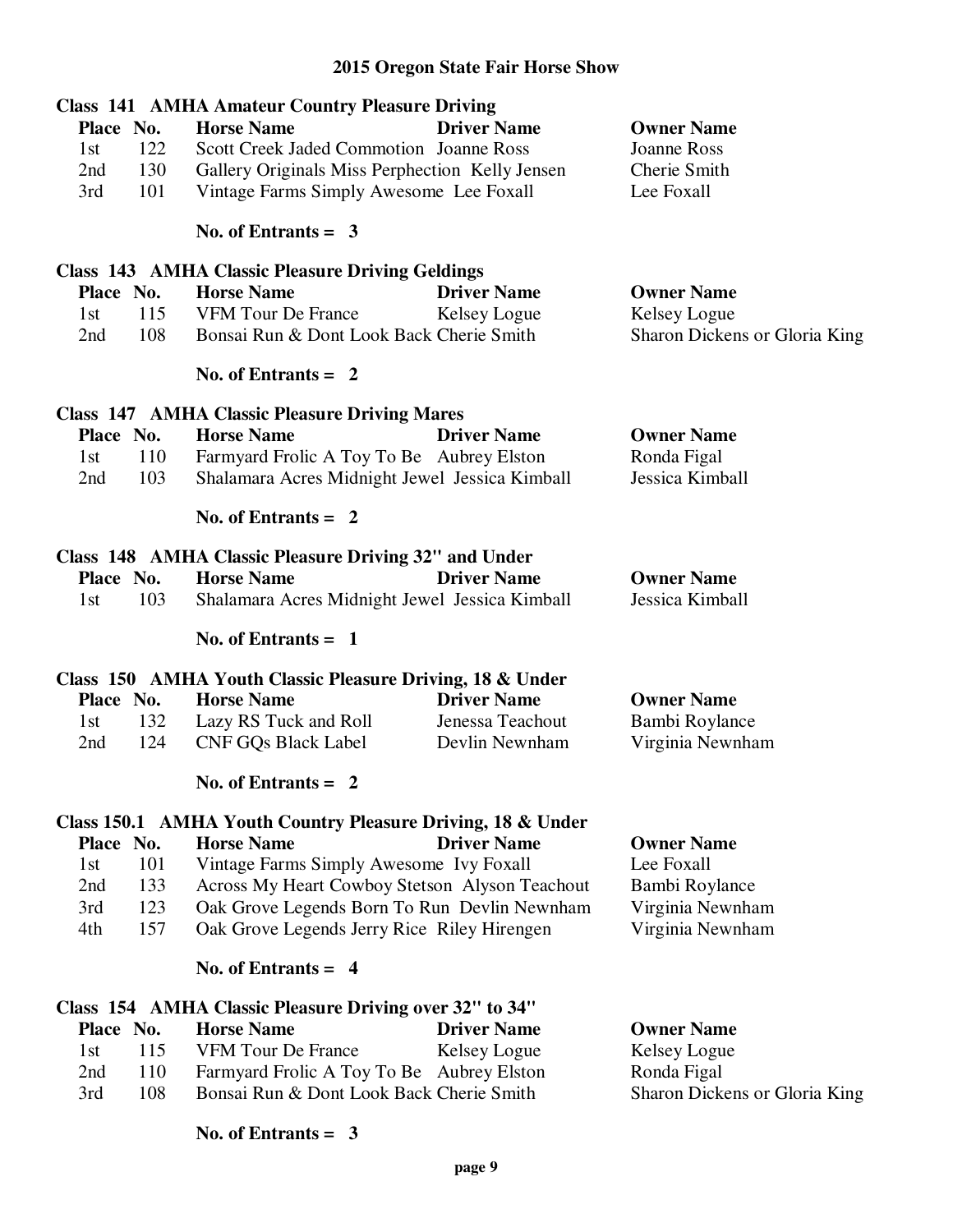# **Class 163 AMHA Liberty**

| Place No. |     | <b>Horse Name</b>                              | <b>Handler Name</b> | <b>Owner Name</b> |
|-----------|-----|------------------------------------------------|---------------------|-------------------|
| 1st       | 124 | <b>CNF GOs Black Label</b>                     | Devlin Newnham      | Virginia Newnham  |
| 2nd       | 125 | Shalamara Acres Morning Cloud Christine Houts  |                     | Mary C. Houts     |
| 3rd       | 123 | Oak Grove Legends Born To Run Devlin Newnham   |                     | Virginia Newnham  |
| 4th       | 133 | Across My Heart Cowboy Stetson Alyson Teachout |                     | Bambi Roylance    |
| 5th       | 132 | Lazy RS Tuck and Roll                          | Jenessa Teachout    | Bambi Roylance    |
| 6th       | 101 | Vintage Farms Simply Awesome Ivy Foxall        |                     | Lee Foxall        |

#### **No. of Entrants = 8**

# **Class 211 AMHA Ladies Classic Pleasure Driving**

| Place No. |     | <b>Horse Name</b>                              | <b>Driver Name</b> | <b>Owner Name</b>       |
|-----------|-----|------------------------------------------------|--------------------|-------------------------|
| 1st       | 115 | <b>VFM Tour De France</b>                      | Kelsey Logue       | Kelsey Logue            |
| 2nd       | 107 | <b>RHMF Geminis Black Legacy</b>               | Julie Hemenway     | Julie Hemenway          |
| 3rd       | 132 | Lazy RS Tuck and Roll                          | Bambi Roylance     | Bambi Roylance          |
| 4th       | 110 | Farmyard Frolic A Toy To Be Ronda Figal        |                    | Ronda Figal             |
| 5th       | 156 | Farmyard Frolic Bronco Buster Kimberly Easton  |                    | Kimberly & Linda Easton |
| 6th       | 103 | Shalamara Acres Midnight Jewel Jessica Kimball |                    | Jessica Kimball         |

### **No. of Entrants = 7**

#### **Class 213 AMHA Open Roadsters**

| Place No. |     | <b>Horse Name</b>                              | <b>Driver Name</b> | <b>Owner Name</b> |
|-----------|-----|------------------------------------------------|--------------------|-------------------|
| 1st -     | 123 | Oak Grove Legends Born To Run Devlin Newnham   |                    | Virginia Newnham  |
| 2nd       | 112 | Columbia Moon Walker Cierra Amsbury            |                    | Ronda Figal       |
| 3rd       | 103 | Shalamara Acres Midnight Jewel Jessica Kimball |                    | Jessica Kimball   |
| 4th       | 110 | Farmyard Frolic A Toy To Be Ronda Figal        |                    | Ronda Figal       |
|           |     |                                                |                    |                   |

### **No. of Entrants = 4**

# **Class 217 AMHA Gentlemen's Classic Pleasure Driving**

| Place No. | <b>Horse Name</b>                            | <b>Driver Name</b> | <b>Owner Name</b> |
|-----------|----------------------------------------------|--------------------|-------------------|
| -1 st     | MS Wish N Wells Justa Desperado Daniel Figal |                    | Ronda Figal       |

#### **No. of Entrants = 1**

#### **Class 221 AMHA Amateur Classic Pleasure Driving**

| Place No. |     | <b>Horse Name</b>                              | <b>Driver Name</b> | <b>Owner Name</b> |
|-----------|-----|------------------------------------------------|--------------------|-------------------|
| 1st       | 115 | <b>VFM Tour De France</b>                      | Kelsey Logue       | Kelsey Logue      |
| 2nd       | 132 | Lazy RS Tuck and Roll                          | Bambi Roylance     | Bambi Roylance    |
| 3rd       | 103 | Shalamara Acres Midnight Jewel Jessica Kimball |                    | Jessica Kimball   |
| 4th       | 107 | RHMF Geminis Black Legacy Julie Hemenway       |                    | Julie Hemenway    |
| 5th       | 110 | Farmyard Frolic A Toy To Be Ronda Figal        |                    | Ronda Figal       |
|           |     |                                                |                    |                   |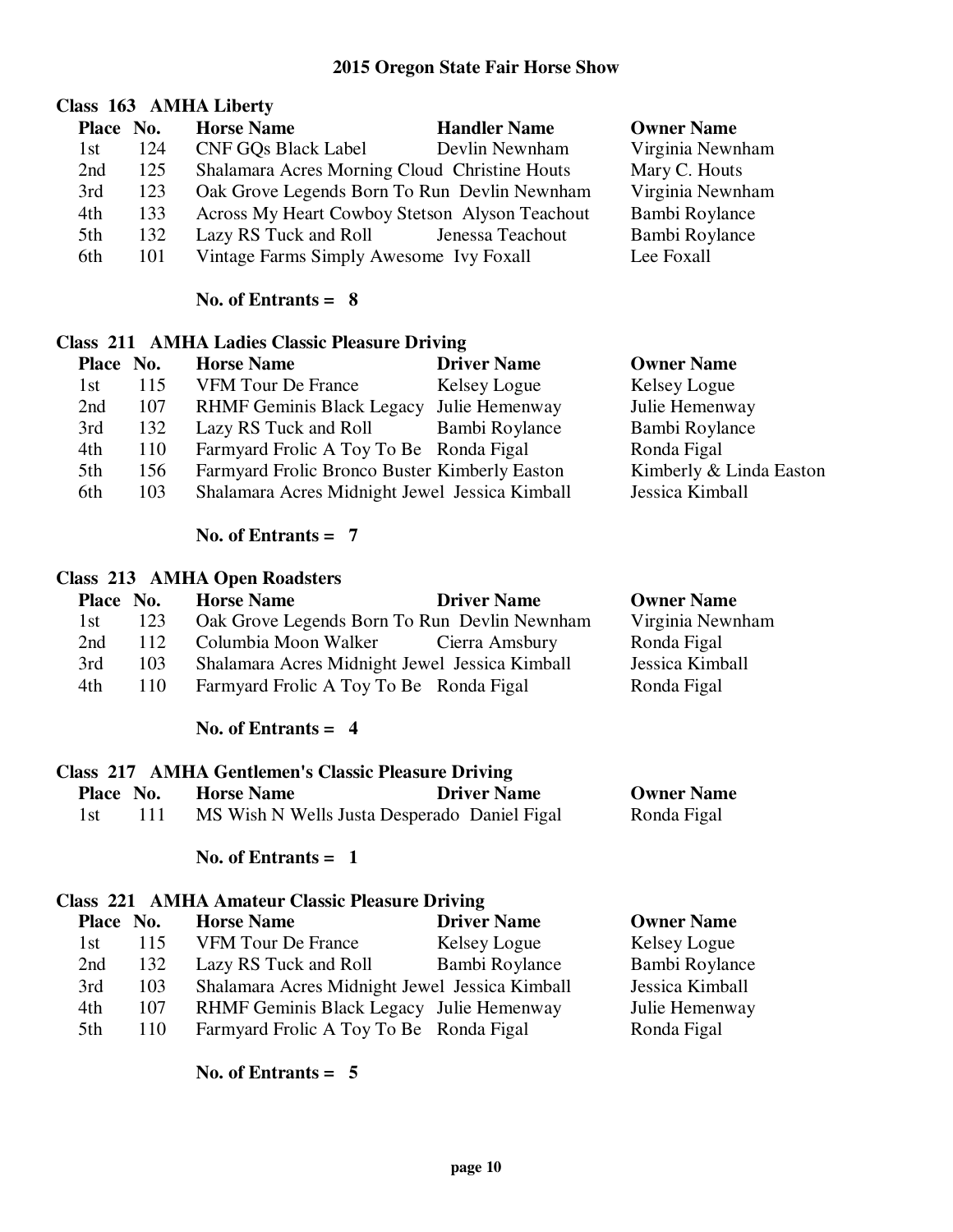# **Class 222 AMHA AOTE Classic Pleasure Driving**

| Place No. |       | <b>Horse Name</b>         | <b>Driver Name</b> | <b>Owner Name</b> |
|-----------|-------|---------------------------|--------------------|-------------------|
|           | -115- | <b>VFM</b> Tour De France | Kelsey Logue       | Kelsey Logue      |

 **No. of Entrants = 1** 

# **Class 227 AMHA Country Pleasure Driving Championship \$100 - Mark Bullington Memorial**

| Place No. |     | <b>Horse Name</b>                               | <b>Driver Name</b> | <b>Owner Name</b> |
|-----------|-----|-------------------------------------------------|--------------------|-------------------|
| 1st.      | 122 | Scott Creek Jaded Commotion Joanne Ross         |                    | Joanne Ross       |
| 2nd       | 130 | Gallery Originals Miss Perphection Cherie Smith |                    | Cherie Smith      |
| 3rd       | 123 | Oak Grove Legends Born To Run Devlin Newnham    |                    | Virginia Newnham  |
| 4th       | 101 | Vintage Farms Simply Awesome Ivy Foxall         |                    | Lee Foxall        |
| 5th       | 157 | Oak Grove Legends Jerry Rice Riley Hirengen     |                    | Virginia Newnham  |

#### **No. of Entrants = 5**

# **Class 231 AMHA Classic Pleasure Driving Championship \$100 - (non-rated)**

| Place No. |     | <b>Horse Name</b>                              | <b>Driver Name</b> | <b>Owner Name</b>             |
|-----------|-----|------------------------------------------------|--------------------|-------------------------------|
| 1st.      | 115 | <b>VFM Tour De France</b>                      | Kelsey Logue       | Kelsey Logue                  |
| 2nd       | 108 | Bonsai Run & Dont Look Back Cherie Smith       |                    | Sharon Dickens or Gloria King |
| 3rd       | 103 | Shalamara Acres Midnight Jewel Jessica Kimball |                    | Jessica Kimball               |
| 4th       | 124 | <b>CNF GQs Black Label</b>                     | Devlin Newnham     | Virginia Newnham              |
|           |     |                                                |                    |                               |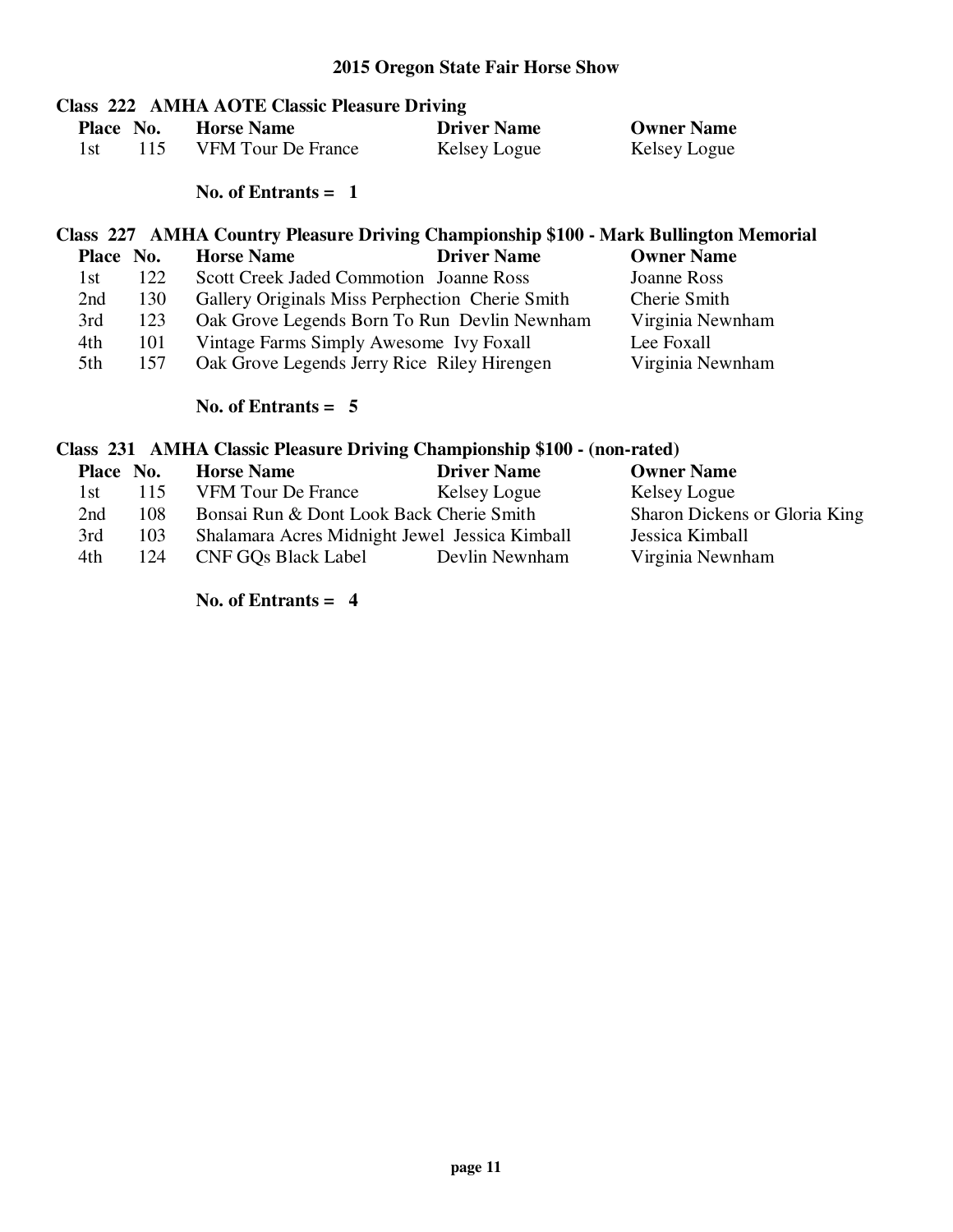# **Miniature Horses Judge: Cindi Carlson**

#### **Class 4 AMHA Amateur Mares**

| Place No. |     | <b>Horse Name</b>                           | <b>Handler Name</b>                          | <b>Owner Name</b>             |
|-----------|-----|---------------------------------------------|----------------------------------------------|-------------------------------|
| 1st       | 120 | Scott Creek Monarch Black Swan Joanne Ross  |                                              | Joanne Ross                   |
| 2nd       | 105 |                                             | RHMF Geminis Dancin in the Wind Cindy Saum   | Cindy Saum                    |
| 3rd       | 116 |                                             | Winsome Saved The Best for Last Kelsey Logue | Kelsey Logue                  |
| 4th       | 106 | RHMF Geminis Twinklin Star Julie Hemenway   |                                              | Julie Hemenway                |
| 5th       | 131 | Lazy RS Super Star                          | Bambi Roylance                               | Bambi Roylance                |
| 6th       | 136 | Winsomes Fashioned by the Best Heather Kahl |                                              | Barbara Kahl / Heather Fousek |
|           |     |                                             |                                              |                               |

#### **No. of Entrants = 6**

#### **Class 5 AMHA AOTE Mares**

| Place No. |     | <b>Horse Name</b>                             | <b>Handler Name</b> | <b>Owner Name</b> |
|-----------|-----|-----------------------------------------------|---------------------|-------------------|
| 1st       | 119 | Scott Creek Monarch Red Hot Mocha Joanne Ross |                     | Joanne Ross       |
| 2nd       | 116 | Winsome Saved The Best for Last Kelsey Logue  |                     | Kelsey Logue      |
| 3rd       | 105 | RHMF Geminis Dancin in the Wind Cindy Saum    |                     | Cindy Saum        |
| 4th       | 106 | RHMF Geminis Twinklin Star Julie Hemenway     |                     | Julie Hemenway    |
| 5th       | 131 | Lazy RS Super Star                            | Bambi Roylance      | Bambi Roylance    |

#### **No. of Entrants = 5**

#### **Class 6 AMHA Stock Type Mares (non-rated)**

| Place No. |     | <b>Horse Name</b>                               | <b>Handler Name</b> | <b>Owner Name</b>             |
|-----------|-----|-------------------------------------------------|---------------------|-------------------------------|
| 1st       | 130 | Gallery Originals Miss Perphection Kelly Jensen |                     | Cherie Smith                  |
| 2nd       | 127 | <b>VFM Star Struck Revenge</b>                  | Cherie Smith        | Katie Hansen                  |
| 3rd       | 134 | <b>MSR Majestys Angelique</b>                   | Barbara Kahl        | Barbara Kahl / Heather Fousek |
| 4th       | 103 | Shalamara Acres Midnight Jewel Jessica Kimball  |                     | Jessica Kimball               |
| 5th       | 110 | Farmyard Frolic A Toy To Be Shelby Elston       |                     | Ronda Figal                   |
|           |     |                                                 |                     |                               |

**Owner Name** Joanne Ross Katie Hansen

Barbara Kahl / Heather Fousek

#### **No. of Entrants = 5**

#### **Class 7 AMHA Junior Mares Weanling/Yearling**

| Place No. |     | <b>Horse Name</b>                             | <b>Handler Name</b> |
|-----------|-----|-----------------------------------------------|---------------------|
| -1st      | 119 | Scott Creek Monarch Red Hot Mocha Joanne Ross |                     |
| 2nd       | 128 | <b>VFM Risque Revenge</b>                     | Cherie Smith        |
| 3rd       | 136 | Winsomes Fashioned by the Best Barbara Kahl   |                     |

#### **No. of Entrants = 3**

#### **Class 8 AMHA Junior Mares 2 years old**

| Place No. |        | <b>Horse Name</b>                          | <b>Handler Name</b> | <b>Owner Name</b> |
|-----------|--------|--------------------------------------------|---------------------|-------------------|
| 1st       | 120    | Scott Creek Monarch Black Swan Joanne Ross |                     | Joanne Ross       |
| 2nd       | -131 - | Lazy RS Super Star                         | Bambi Roylance      | Bambi Roylance    |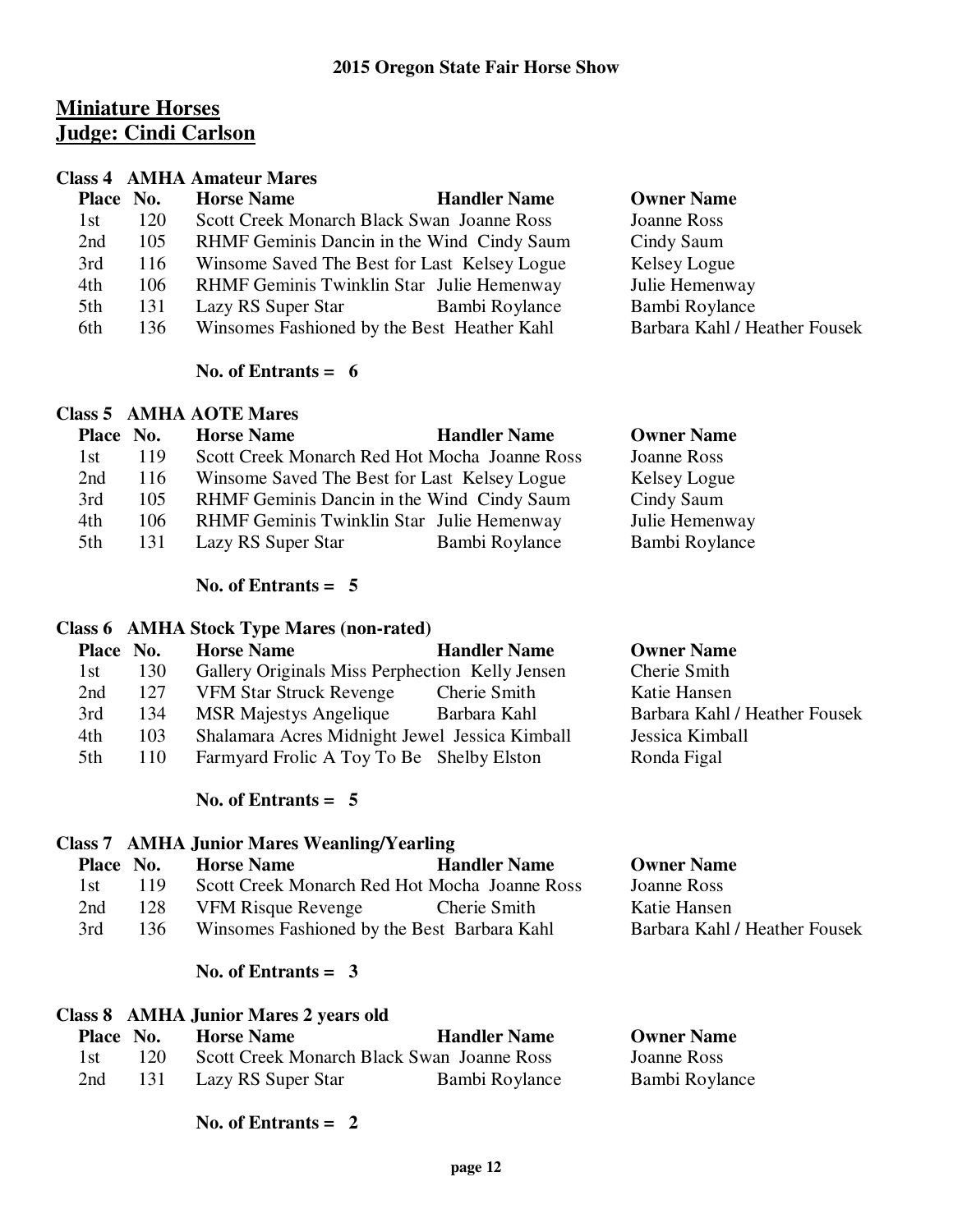|                                        | <b>Class 9 AMHA Champion and Reserve Junior Mare</b>  |                      |                    |
|----------------------------------------|-------------------------------------------------------|----------------------|--------------------|
| Place No.                              | <b>Horse Name</b>                                     | <b>Handler Name</b>  | <b>Owner Name</b>  |
| $\mathop{\mathrm{Ch}}\nolimits$<br>119 | Scott Creek Monarch Red Hot Mocha Joanne Ross         |                      | <b>Joanne Ross</b> |
| 120<br>Res                             | Scott Creek Monarch Black Swan Joanne Ross            |                      | <b>Joanne Ross</b> |
|                                        |                                                       |                      |                    |
|                                        | No. of Entrants = $3$                                 |                      |                    |
|                                        | Class 10 AMHA Senior Mares 32" and under              |                      |                    |
| Place No.                              | <b>Horse Name</b>                                     | <b>Handler Name</b>  | <b>Owner Name</b>  |
| 102<br>1st                             | Scott Creek Mystical Calendar Girl Jessica Kimball    |                      | Jessica Kimball    |
| 114<br>2nd                             | <b>Sterling Spring Simply Stunning Cierra Amsbury</b> |                      | Ronda Figal        |
|                                        | No. of Entrants $= 2$                                 |                      |                    |
|                                        | <b>Class 11 AMHA Senior Mares Over 32"-34"</b>        |                      |                    |
| Place No.                              | <b>Horse Name</b>                                     | <b>Handler Name</b>  | <b>Owner Name</b>  |
| 122<br>1st                             | Scott Creek Jaded Commotion Joanne Ross               |                      | <b>Joanne Ross</b> |
| 2nd<br>116                             | Winsome Saved The Best for Last Kelsey Logue          |                      | Kelsey Logue       |
| 3rd<br>105                             | RHMF Geminis Dancin in the Wind Cindy Saum            |                      | Cindy Saum         |
| 4th<br>106                             | RHMF Geminis Twinklin Star Julie Hemenway             |                      | Julie Hemenway     |
| 109<br>5th                             | <b>WCR Ima Kitty Cat Zeus</b>                         | <b>Shelby Elston</b> | Ronda Figal        |
|                                        | No. of Entrants $= 5$                                 |                      |                    |
|                                        | <b>Class 12 AMHA Champion and Reserve Senior Mare</b> |                      |                    |
| Place No.                              | <b>Horse Name</b>                                     | <b>Handler Name</b>  | <b>Owner Name</b>  |
| $\mathop{\mathrm{Ch}}\nolimits$<br>122 | Scott Creek Jaded Commotion Joanne Ross               |                      | <b>Joanne Ross</b> |
| 116<br>Res                             | Winsome Saved The Best for Last Kelsey Logue          |                      | Kelsey Logue       |
|                                        | No. of Entrants = $3$                                 |                      |                    |
|                                        | <b>Class 12.1 Adult Special Needs Exhibiting Mare</b> |                      |                    |
| Place No.                              | <b>Horse Name</b>                                     | <b>Handler Name</b>  | <b>Owner Name</b>  |
| 122<br>1st                             | Scott Creek Jaded Commotion Michael Stucks            |                      | Joanne Ross        |
| 116<br>2nd                             | Winsome Saved The Best for Last Brian Logue           |                      | Kelsey Logue       |
|                                        |                                                       |                      |                    |
|                                        | No. of Entrants $= 2$                                 |                      |                    |
|                                        | <b>Class 16 AMHA Solid Color Mares</b>                |                      |                    |
| <b>Place</b><br>No.                    | <b>Horse Name</b>                                     | <b>Handler Name</b>  | <b>Owner Name</b>  |
| 1st<br>131                             | Lazy RS Super Star                                    | Bambi Roylance       | Bambi Roylance     |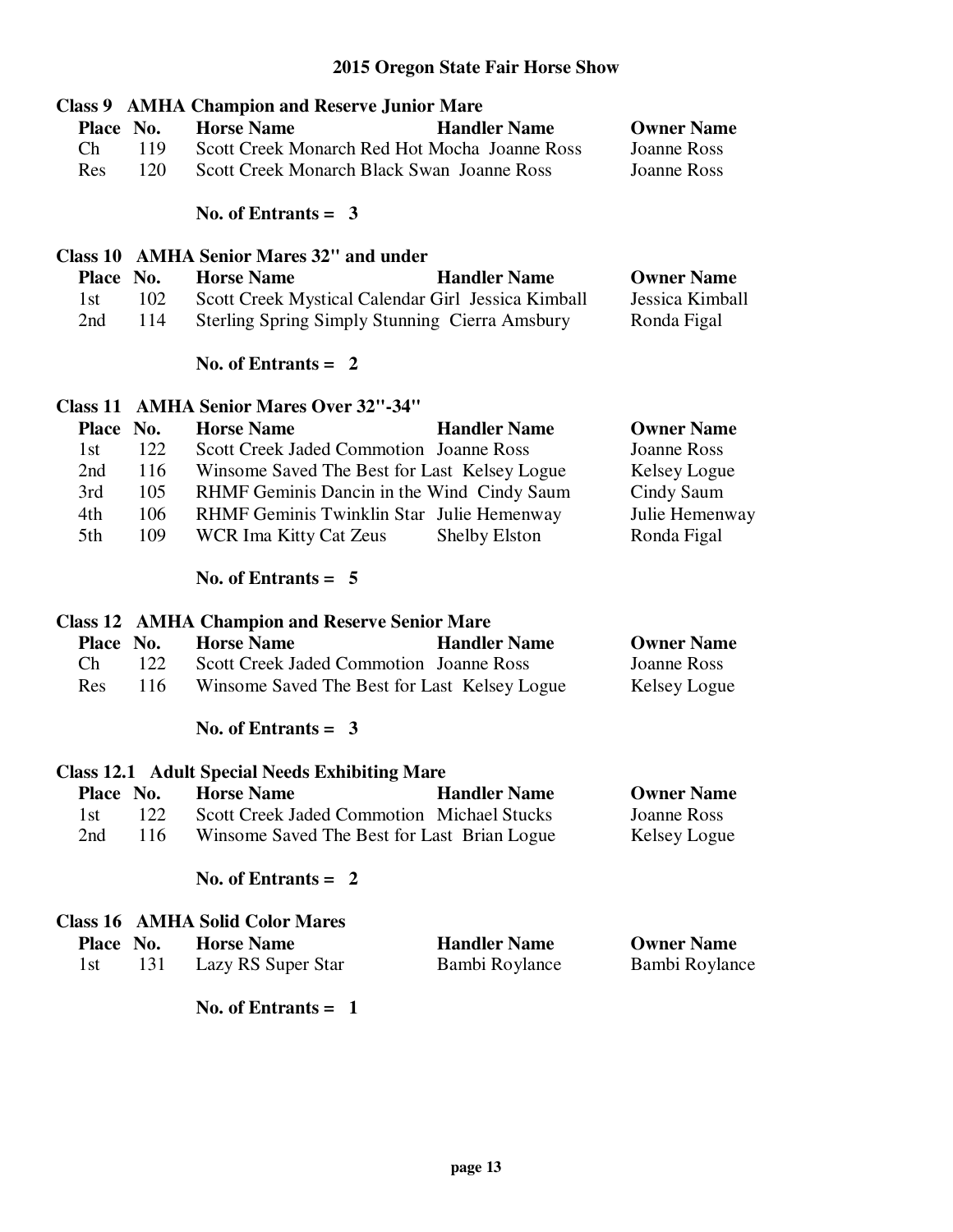# **Class 19 AMHA Multi Color Mares**

| Place No. |     | <b>Horse Name</b>                               | <b>Handler Name</b> | <b>Owner Name</b> |
|-----------|-----|-------------------------------------------------|---------------------|-------------------|
| 1st       | 130 | Gallery Originals Miss Perphection Kelly Jensen |                     | Cherie Smith      |
| 2nd       | 116 | Winsome Saved The Best for Last Kelsey Logue    |                     | Kelsey Logue      |
| 3rd       | 106 | RHMF Geminis Twinklin Star Julie Hemenway       |                     | Julie Hemenway    |
| 4th       | 105 | RHMF Geminis Dancin in the Wind Cindy Saum      |                     | Cindy Saum        |
| 5th       | 127 | <b>VFM Star Struck Revenge</b>                  | Cherie Smith        | Katie Hansen      |
| 6th       | 114 | Sterling Spring Simply Stunning Cierra Amsbury  |                     | Ronda Figal       |

#### **No. of Entrants = 7**

#### **Class 20 AMHA Amateur Geldings**

| Place No. |     | <b>Horse Name</b>                             | <b>Handler Name</b> | <b>Owner Name</b>             |
|-----------|-----|-----------------------------------------------|---------------------|-------------------------------|
| 1st       | 107 | RHMF Geminis Black Legacy Julie Hemenway      |                     | Julie Hemenway                |
| 2nd       | 104 | RHMF Geminis Sparklin Kid Cindy Saum          |                     | Cindy Saum                    |
| 3rd       | 125 | Shalamara Acres Morning Cloud Christine Houts |                     | Mary C. Houts                 |
| 4th       | 132 | Lazy RS Tuck and Roll Bambi Roylance          |                     | Bambi Roylance                |
| 5th       | 108 | Bonsai Run & Dont Look Back Sharon Dickens    |                     | Sharon Dickens or Gloria King |
| 6th       | 117 | <b>Commotions Blazy Zeus</b>                  | John Bosse          | Juliana or John Bosse         |

#### **No. of Entrants = 6**

# **Class 21 AMHA AOTE Geldings**

| Place No. |     | <b>Horse Name</b>                             | <b>Handler Name</b> | <b>Owner Name</b> |
|-----------|-----|-----------------------------------------------|---------------------|-------------------|
| 1st -     | 107 | RHMF Geminis Black Legacy Julie Hemenway      |                     | Julie Hemenway    |
| 2nd       | 104 | RHMF Geminis Sparklin Kid Cindy Saum          |                     | Cindy Saum        |
| 3rd       | 125 | Shalamara Acres Morning Cloud Christine Houts |                     | Mary C. Houts     |

 **No. of Entrants = 3** 

|                  |     | Class 21.1 AMHA Amateur Stock Type - All Sexes  |                     |                   |
|------------------|-----|-------------------------------------------------|---------------------|-------------------|
| <b>Place No.</b> |     | <b>Horse Name</b>                               | <b>Handler Name</b> | <b>Owner Name</b> |
|                  | 130 | Gallery Originals Miss Perphection Kelly Jensen |                     | Cherie Smith      |

#### **No. of Entrants = 1**

# **Class 22 AMHA Stock Type Geldings (non-rated)**

| Place No. |     | <b>Horse Name</b>                               | <b>Handler Name</b> | <b>Owner Name</b>             |
|-----------|-----|-------------------------------------------------|---------------------|-------------------------------|
| 1st       | 133 | Across My Heart Cowboy Stetson Alyson Teachout  |                     | Bambi Roylance                |
| 2nd       |     | Hunterberry Hill Splash of Class Heather Fousek |                     | Barbara Kahl / Heather Fousek |

# **No. of Entrants = 2**

|           |     | <b>Class 23 AMHA Junior Geldings</b> |                                               |                       |
|-----------|-----|--------------------------------------|-----------------------------------------------|-----------------------|
| Place No. |     | <b>Horse Name</b>                    | <b>Handler Name</b>                           | <b>Owner Name</b>     |
| 1st -     | 125 |                                      | Shalamara Acres Morning Cloud Christine Houts | Mary C. Houts         |
| 2nd       | 117 | <b>Commotions Blazy Zeus</b>         | Elizabeth Olsen                               | Juliana or John Bosse |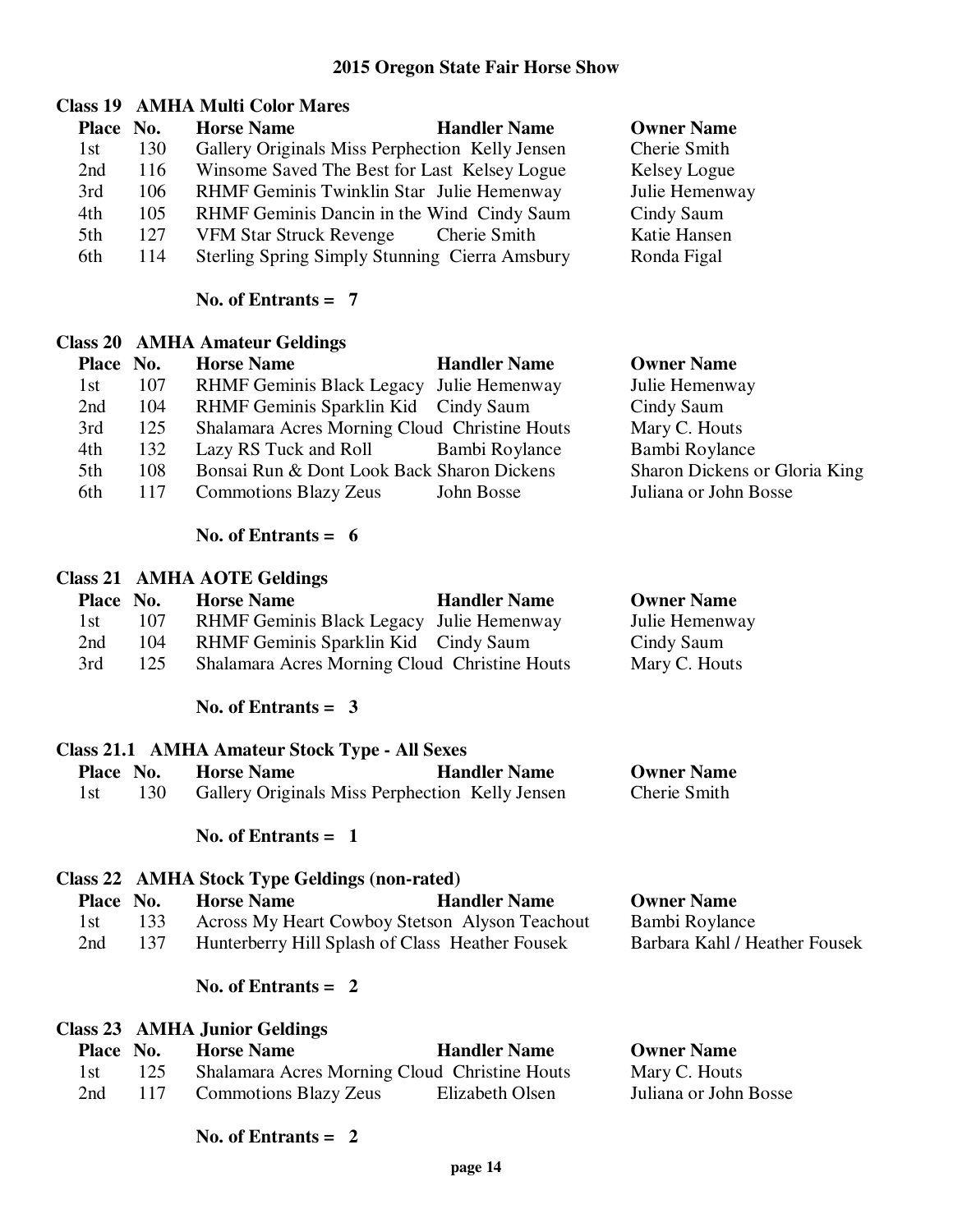| Place No.<br>Ch<br>Res | 125<br>117 | <b>Class 24 AMHA Champion and Reserve Junior Gelding</b><br><b>Horse Name</b><br>Shalamara Acres Morning Cloud Christine Houts<br><b>Commotions Blazy Zeus</b><br>No. of Entrants $= 2$ | <b>Handler Name</b><br>Elizabeth Olsen | <b>Owner Name</b><br>Mary C. Houts<br>Juliana or John Bosse |
|------------------------|------------|-----------------------------------------------------------------------------------------------------------------------------------------------------------------------------------------|----------------------------------------|-------------------------------------------------------------|
|                        |            | <b>Class 24.1 Adult Special Needs Exhibiting Gelding</b>                                                                                                                                |                                        |                                                             |
| Place No.              |            | <b>Horse Name</b>                                                                                                                                                                       | <b>Handler Name</b>                    | <b>Owner Name</b>                                           |
| 1st                    | 115        | <b>VFM Tour De France</b>                                                                                                                                                               | Brian Logue                            | Kelsey Logue                                                |
|                        |            | No. of Entrants $= 1$                                                                                                                                                                   |                                        |                                                             |
|                        |            | <b>Class 25 AMHA Senior Geldings</b>                                                                                                                                                    |                                        |                                                             |
| Place No.              |            | <b>Horse Name</b>                                                                                                                                                                       | <b>Handler Name</b>                    | <b>Owner Name</b>                                           |
| 1st                    | 107        | RHMF Geminis Black Legacy Julie Hemenway                                                                                                                                                |                                        | Julie Hemenway                                              |
| 2nd                    | 108        | Bonsai Run & Dont Look Back Cherie Smith                                                                                                                                                |                                        | Sharon Dickens or Gloria King                               |
| 3rd                    | 104        | RHMF Geminis Sparklin Kid Cindy Saum                                                                                                                                                    |                                        | Cindy Saum                                                  |
| 4th                    | 132        | Lazy RS Tuck and Roll                                                                                                                                                                   | Bambi Roylance                         | Bambi Roylance                                              |
|                        |            | No. of Entrants $= 4$                                                                                                                                                                   |                                        |                                                             |
|                        |            | <b>Class 26 AMHA Champion and Reserve Senior Gelding</b>                                                                                                                                |                                        |                                                             |
| Place No.              |            | <b>Horse Name</b>                                                                                                                                                                       | <b>Handler Name</b>                    | <b>Owner Name</b>                                           |
| Ch                     | 107        | RHMF Geminis Black Legacy Julie Hemenway                                                                                                                                                |                                        | Julie Hemenway                                              |
| Res                    | 108        | Bonsai Run & Dont Look Back Cherie Smith                                                                                                                                                |                                        | Sharon Dickens or Gloria King                               |
|                        |            | No. of Entrants = $3$                                                                                                                                                                   |                                        |                                                             |
|                        |            | <b>Class 30 AMHA Amateur Stallions</b>                                                                                                                                                  |                                        |                                                             |
| Place No.              |            | <b>Horse Name</b>                                                                                                                                                                       | <b>Handler Name</b>                    | <b>Owner Name</b>                                           |
| 1st                    | 118        | Scott Creek Cajun Commotion Joanne Ross                                                                                                                                                 |                                        | Joanne Ross                                                 |
| 2nd                    | 138        | Scott Creek Monarch Nightflight Heather Fousek                                                                                                                                          |                                        | Barbara Kahl / Heather Fousek                               |
|                        |            | No. of Entrants $= 2$                                                                                                                                                                   |                                        |                                                             |
|                        |            | <b>Class 31 AMHA AOTE Stallions</b>                                                                                                                                                     |                                        |                                                             |
| Place No.              |            | <b>Horse Name</b>                                                                                                                                                                       | <b>Handler Name</b>                    | <b>Owner Name</b>                                           |
| 1st                    | 121        | Scott Creek Indi Chrome Wheels                                                                                                                                                          |                                        | <b>Joanne Ross Joanne Ross</b>                              |
|                        |            | No. of Entrants $= 1$                                                                                                                                                                   |                                        |                                                             |
|                        |            | <b>Class 33 AMHA Junior Stallions Weanlings/Yearlings</b>                                                                                                                               |                                        |                                                             |
| Place No.              |            | <b>Horse Name</b>                                                                                                                                                                       | <b>Handler Name</b>                    | <b>Owner Name</b>                                           |
| 1st                    | 135        | Scott Creek Monarch Momento Barbara Kahl                                                                                                                                                |                                        | Barbara Kahl / Heather Fousek                               |
| 2nd                    | 138        | Scott Creek Monarch Nightflight Heather Fousek                                                                                                                                          |                                        | Barbara Kahl / Heather Fousek                               |
|                        |            | No. of Entrants $= 2$                                                                                                                                                                   |                                        |                                                             |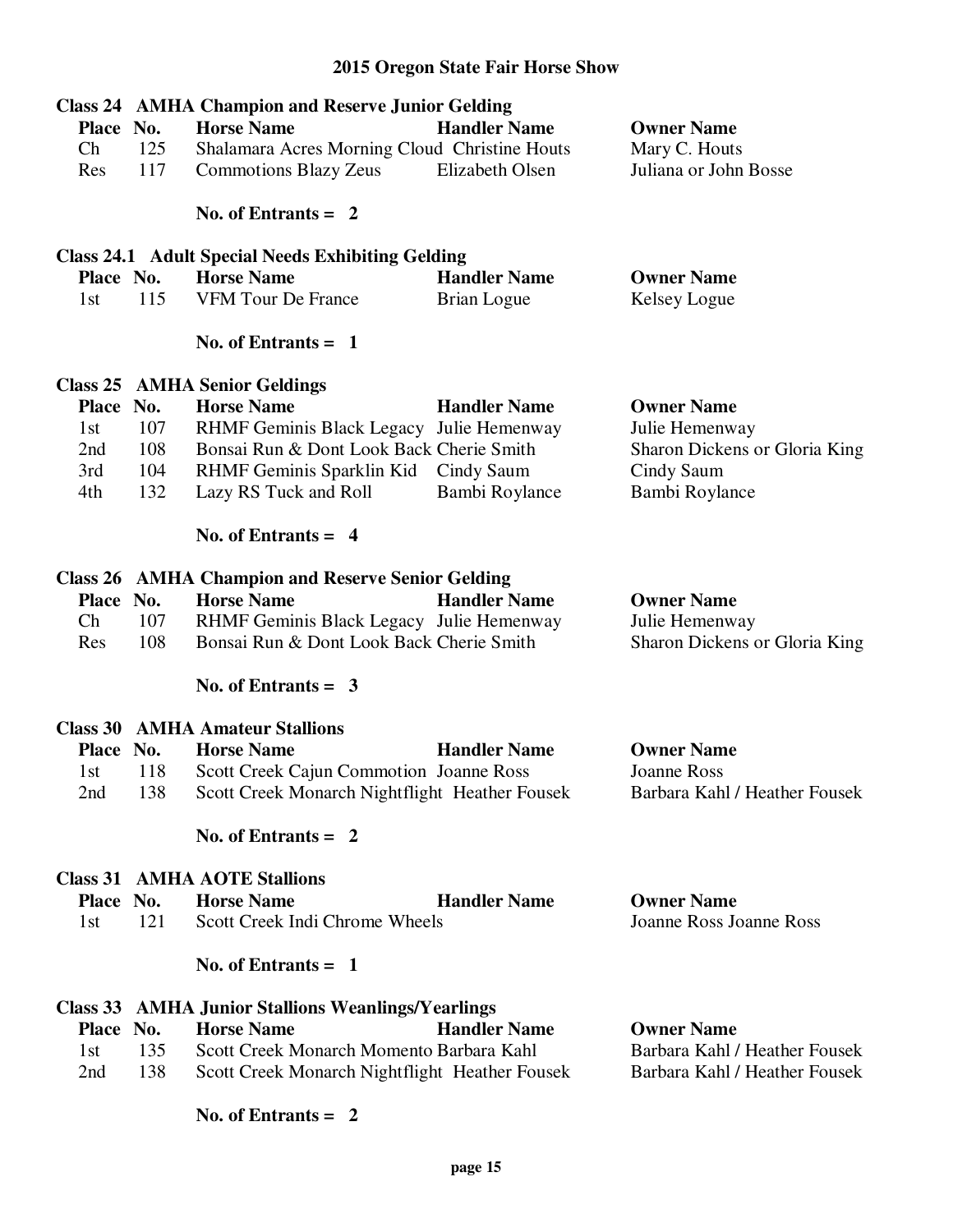| Place No.<br>1st | 118 | Class 34 AMHA Junior Stallions 2 years old<br><b>Horse Name</b><br>Scott Creek Cajun Commotion Joanne Ross<br>No. of Entrants $= 1$ | <b>Handler Name</b> | <b>Owner Name</b><br>Joanne Ross |
|------------------|-----|-------------------------------------------------------------------------------------------------------------------------------------|---------------------|----------------------------------|
|                  |     | <b>Class 35 AMHA Champion and Reserve Junior Stallion</b>                                                                           |                     |                                  |
| Place No.        |     | <b>Horse Name</b>                                                                                                                   | <b>Handler Name</b> | <b>Owner Name</b>                |
| Ch               | 118 | Scott Creek Cajun Commotion Joanne Ross                                                                                             |                     | <b>Joanne Ross</b>               |
| Res              | 135 | Scott Creek Monarch Momento Barbara Kahl                                                                                            |                     | Barbara Kahl / Heather Fousek    |
|                  |     |                                                                                                                                     |                     |                                  |
|                  |     | Class 39 AMHA Solid Color Stallion and Gelding                                                                                      |                     |                                  |
| Place No.        |     | <b>Horse Name</b>                                                                                                                   | <b>Handler Name</b> | <b>Owner Name</b>                |
| 1st              | 118 | Scott Creek Cajun Commotion Joanne Ross                                                                                             |                     | Joanne Ross                      |
| 2nd              | 132 | Lazy RS Tuck and Roll                                                                                                               | Jenessa Teachout    | Bambi Roylance                   |
| 3rd              | 117 | <b>Commotions Blazy Zeus</b>                                                                                                        | Elizabeth Olsen     | Juliana or John Bosse            |

#### **No. of Entrants = 4**

#### **Class 40 AMHA Multi Color Stallion and Gelding**

| Place No. |     | <b>Horse Name</b>                        | <b>Handler Name</b> | <b>Owner Name</b>             |
|-----------|-----|------------------------------------------|---------------------|-------------------------------|
| 1st       | 104 | RHMF Geminis Sparklin Kid Cindy Saum     |                     | Cindy Saum                    |
| 2nd       | 108 | Bonsai Run & Dont Look Back Cherie Smith |                     | Sharon Dickens or Gloria King |
| 3rd       | 107 | RHMF Geminis Black Legacy Julie Hemenway |                     | Julie Hemenway                |
| 4th       | 135 | Scott Creek Monarch Momento Barbara Kahl |                     | Barbara Kahl / Heather Fousek |
|           |     |                                          |                     |                               |

4th 125 Shalamara Acres Morning Cloud Christine Houts Mary C. Houts

#### **No. of Entrants = 4**

|           |     | <b>Class 43 AMHA Amateur Showmanship</b>           |                     |                               |
|-----------|-----|----------------------------------------------------|---------------------|-------------------------------|
| Place No. |     | <b>Horse Name</b>                                  | <b>Handler Name</b> | <b>Owner Name</b>             |
| 1st.      | 115 | <b>VFM Tour De France</b>                          | Kelsey Logue        | Kelsey Logue                  |
| 2nd       | 137 | Hunterberry Hill Splash of Class Heather Fousek    |                     | Barbara Kahl / Heather Fousek |
| 3rd       | 102 | Scott Creek Mystical Calendar Girl Jessica Kimball |                     | Jessica Kimball               |

# **No. of Entrants = 3**

# **Class 44 AMHA Supreme Halter (All 1st Place Horses from AMHA Classes)**

|                           | Place No. | <b>Horse Name</b>                             | <b>Handler Name</b> | <b>Owner Name</b> |
|---------------------------|-----------|-----------------------------------------------|---------------------|-------------------|
| $\mathsf{C}^{\mathsf{h}}$ | 119       | Scott Creek Monarch Red Hot Mocha Joanne Ross |                     | Joanne Ross       |
| Res                       | 118.      | Scott Creek Cajun Commotion Cherie Smith      |                     | Joanne Ross       |

#### **Class 45 AMHA Youth Showmanship 18 and Under**

| Place No. |      | <b>Horse Name</b>                              | <b>Handler Name</b> | <b>Owner Name</b> |
|-----------|------|------------------------------------------------|---------------------|-------------------|
| 1st.      | 133  | Across My Heart Cowboy Stetson Alyson Teachout |                     | Bambi Roylance    |
| 2nd       | 132  | Lazy RS Tuck and Roll                          | Jenessa Teachout    | Bambi Roylance    |
| 3rd       | 126. | VFM Abracadabra                                | Benjamin Hansen     | Katie Hansen      |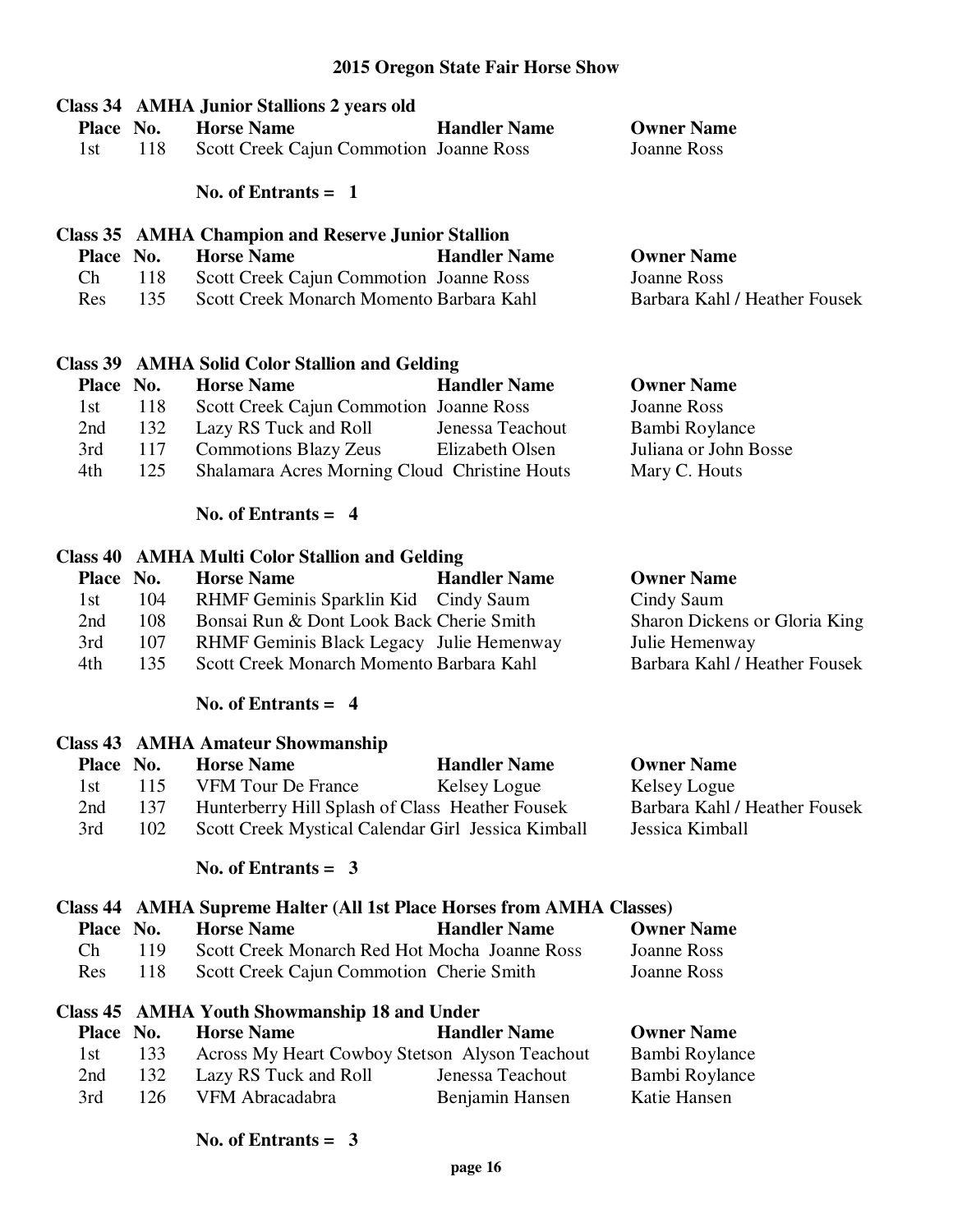| Class 46 AMHA Youth Halter Mares 18 and Under |     |                                                         |                        |                    |
|-----------------------------------------------|-----|---------------------------------------------------------|------------------------|--------------------|
| Place No.                                     |     | <b>Horse Name</b>                                       | <b>Handler Name</b>    | <b>Owner Name</b>  |
| 1st                                           | 131 | Lazy RS Super Star                                      | <b>Alyson Teachout</b> | Bambi Roylance     |
|                                               |     | No. of Entrants $= 1$                                   |                        |                    |
|                                               |     | Class 47 AMHA Youth Halter Geldings 18 & Under          |                        |                    |
| Place No.                                     |     | <b>Horse Name</b>                                       | <b>Handler Name</b>    | <b>Owner Name</b>  |
| 1st                                           | 124 | <b>CNF GQs Black Label</b>                              | Devlin Newnham         | Virginia Newnham   |
| 2nd                                           | 132 | Lazy RS Tuck and Roll                                   | Jenessa Teachout       | Bambi Roylance     |
|                                               |     | No. of Entrants $= 2$                                   |                        |                    |
| Class 50                                      |     | <b>AMHA Country Pleasure Driving over 32" to 34"</b>    |                        |                    |
| Place No.                                     |     | <b>Horse Name</b>                                       | <b>Driver Name</b>     | <b>Owner Name</b>  |
| 1st                                           | 130 | Gallery Originals Miss Perphection Cherie Smith         |                        | Cherie Smith       |
| 2nd                                           | 101 | Vintage Farms Simply Awesome Ivy Foxall                 |                        | Lee Foxall         |
| 3rd                                           | 109 | <b>WCR Ima Kitty Cat Zeus</b>                           | Shelby Elston          | Ronda Figal        |
|                                               |     |                                                         |                        |                    |
|                                               |     | No. of Entrants $=$ 3                                   |                        |                    |
|                                               |     | <b>Class 51 AMHA Country Pleasure Driving Geldings</b>  |                        |                    |
| Place No.                                     |     | <b>Horse Name</b>                                       | <b>Driver Name</b>     | <b>Owner Name</b>  |
| 1st                                           | 101 | Vintage Farms Simply Awesome Ivy Foxall                 |                        | Lee Foxall         |
|                                               |     | No. of Entrants $= 1$                                   |                        |                    |
|                                               |     | <b>Class 52 AMHA Country Pleasure Driving Stallions</b> |                        |                    |
| Place No.                                     |     | <b>Horse Name</b>                                       | <b>Driver Name</b>     | <b>Owner Name</b>  |
| 1st                                           | 123 | Oak Grove Legends Born To Run Devlin Newnham            |                        | Virginia Newnham   |
|                                               |     | No. of Entrants $= 1$                                   |                        |                    |
| Class 53                                      |     | <b>AMHA Country Pleasure Driving Mares</b>              |                        |                    |
| Place No.                                     |     | <b>Horse Name</b>                                       | <b>Driver Name</b>     | <b>Owner Name</b>  |
| 1st                                           | 130 | Gallery Originals Miss Perphection Cherie Smith         |                        | Cherie Smith       |
| 2nd                                           | 122 | <b>Scott Creek Jaded Commotion Joanne Ross</b>          |                        | <b>Joanne Ross</b> |
|                                               |     | No. of Entrants $= 2$                                   |                        |                    |
| Class 54                                      |     | <b>AMHA Youth Halter Obstacle</b>                       |                        |                    |
| Place No.                                     |     | <b>Horse Name</b>                                       | <b>Handler Name</b>    | <b>Owner Name</b>  |
| 1st                                           | 133 | Across My Heart Cowboy Stetson Alyson Teachout          |                        | Bambi Roylance     |
| 2nd                                           | 132 | Lazy RS Tuck and Roll                                   | Jenessa Teachout       | Bambi Roylance     |
| 3rd                                           | 126 | VFM Abracadabra                                         | Benjamin Hansen        | Katie Hansen       |
| 4th                                           | 111 | MS Wish N Wells Justa Desperado Joey Peters             |                        | Ronda Figal        |
| 5th                                           | 101 | Vintage Farms Simply Awesome Ivy Foxall                 |                        | Lee Foxall         |
|                                               |     | No. of Entrants = $5$                                   |                        |                    |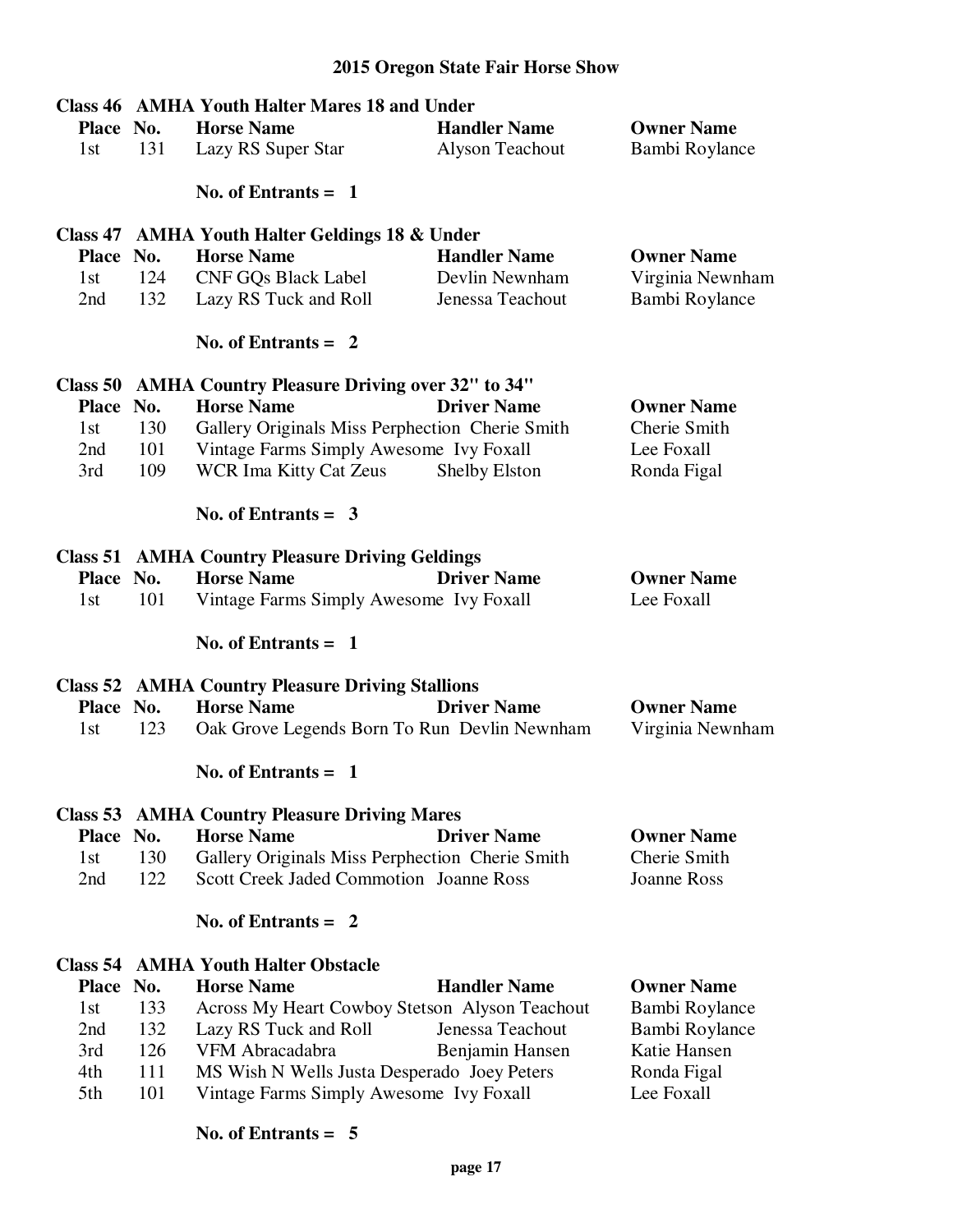| Place No.<br>1st<br>2nd<br>3rd<br>4th<br>5th | 102<br>156<br>110<br>109<br>111        | <b>Class 55 AMHA Open Halter Obstacle</b><br><b>Horse Name</b><br>Scott Creek Mystical Calendar Girl Jessica Kimball<br>Farmyard Frolic Bronco Buster Kimberly Easton<br>Farmyard Frolic A Toy To Be Aubrey Elston<br>WCR Ima Kitty Cat Zeus<br>MS Wish N Wells Justa Desperado Meghan Figal<br>No. of Entrants $= 5$ | <b>Handler Name</b><br><b>Shelby Elston</b>               | <b>Owner Name</b><br>Jessica Kimball<br>Kimberly & Linda Easton<br>Ronda Figal<br>Ronda Figal<br>Ronda Figal  |
|----------------------------------------------|----------------------------------------|-----------------------------------------------------------------------------------------------------------------------------------------------------------------------------------------------------------------------------------------------------------------------------------------------------------------------|-----------------------------------------------------------|---------------------------------------------------------------------------------------------------------------|
|                                              |                                        |                                                                                                                                                                                                                                                                                                                       |                                                           |                                                                                                               |
| Place No.                                    | Exhibitor disqualified                 | <b>Class 56 AMHA Amateur Obstacle Driving</b><br><b>Horse Name</b>                                                                                                                                                                                                                                                    | <b>Driver Name</b>                                        | <b>Owner Name</b>                                                                                             |
|                                              |                                        | No. of Entrants $= 1$                                                                                                                                                                                                                                                                                                 |                                                           |                                                                                                               |
| Place No.<br>1st<br>2nd                      | 156<br>112                             | <b>Class 57 AMHA Open Obstacle Driving</b><br><b>Horse Name</b><br>Farmyard Frolic Bronco Buster Kimberly Easton<br>Columbia Moon Walker                                                                                                                                                                              | <b>Driver Name</b><br>Ronda Figal                         | <b>Owner Name</b><br>Kimberly & Linda Easton<br>Ronda Figal                                                   |
|                                              |                                        | No. of Entrants $= 2$                                                                                                                                                                                                                                                                                                 |                                                           |                                                                                                               |
| Place No.<br>1st<br>2nd                      | 133<br>132                             | Class 58 AMHA Youth Obstacle Driving 18 and Under<br><b>Horse Name</b><br>Across My Heart Cowboy Stetson Alyson Teachout<br>Lazy RS Tuck and Roll                                                                                                                                                                     | <b>Driver Name</b><br>Jenessa Teachout                    | <b>Owner Name</b><br>Bambi Roylance<br>Bambi Roylance                                                         |
|                                              |                                        | No. of Entrants $=$ 3                                                                                                                                                                                                                                                                                                 |                                                           |                                                                                                               |
| Place No.<br>1st<br>2nd<br>3rd<br>4th<br>5th | 124<br>157<br>123<br>101<br>132<br>126 | <b>Class 59 AMHA Youth Hunter</b><br><b>Horse Name</b><br><b>CNF GQs Black Label</b><br>Oak Grove Legends Jerry Rice Devlin Newnham<br>Oak Grove Legends Born To Run Devlin Newnham<br>Vintage Farms Simply Awesome Ivy Foxall<br>Lazy RS Tuck and Roll<br>VFM Abracadabra                                            | <b>Handler Name</b><br>Devlin Newnham<br>Jenessa Teachout | <b>Owner Name</b><br>Virginia Newnham<br>Virginia Newnham<br>Virginia Newnham<br>Lee Foxall<br>Bambi Roylance |
| 6th                                          |                                        |                                                                                                                                                                                                                                                                                                                       | Benjamin Hansen                                           | Katie Hansen                                                                                                  |
|                                              |                                        | No. of Entrants $= 7$                                                                                                                                                                                                                                                                                                 |                                                           |                                                                                                               |
|                                              |                                        | <b>Class 60 AMHA Open Hunter</b>                                                                                                                                                                                                                                                                                      |                                                           |                                                                                                               |
| Place No.<br>1st                             | 124                                    | <b>Horse Name</b><br><b>CNF GQs Black Label</b>                                                                                                                                                                                                                                                                       | <b>Handler Name</b><br>Devlin Newnham                     | <b>Owner Name</b><br>Virginia Newnham                                                                         |

2nd 157 Oak Grove Legends Jerry Rice Devlin Newnham Virginia Newnham<br>3rd 112 Columbia Moon Walker Megan Figal Ronda Figal 3rd 112 Columbia Moon Walker Megan Figal Ronda Figal<br>4th 111 MS Wish N Wells Justa Desperado Aubrey Elston Ronda Figal 4th 111 MS Wish N Wells Justa Desperado Aubrey Elston Ronda Figal<br>5th 156 Farmyard Frolic Bronco Buster Kimberly Easton Kimberly & Linda Easton 5th 156 Farmyard Frolic Bronco Buster Kimberly Easton Kimberly & Linda I<br>6th 123 Oak Grove Legends Born To Run Devlin Newnham Virginia Newnham

#### **No. of Entrants = 8**

6th 123 Oak Grove Legends Born To Run Devlin Newnham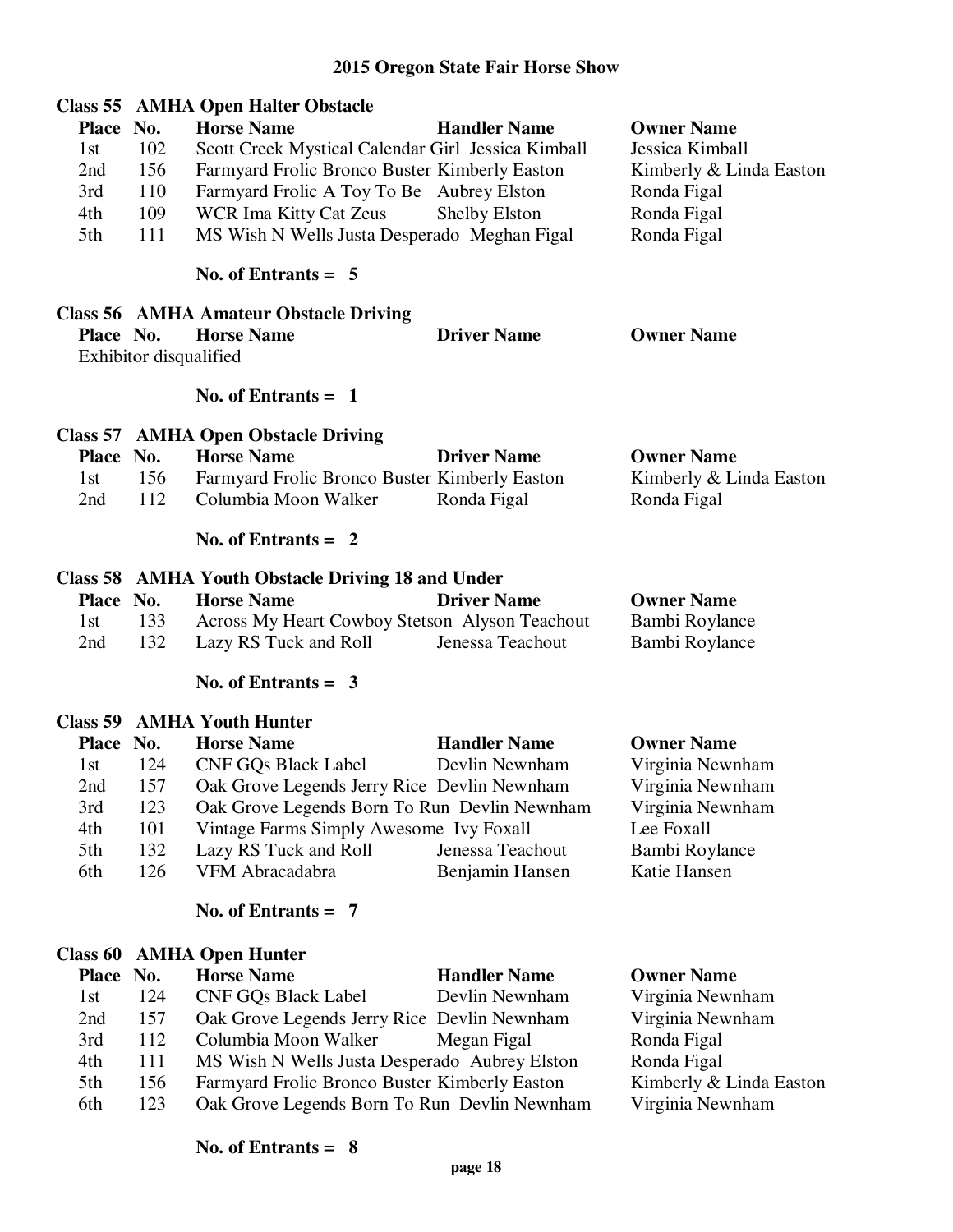|           |     | <b>Class 129.1 AMHA Open Versatility</b>                   |                     |                   |
|-----------|-----|------------------------------------------------------------|---------------------|-------------------|
| Place No. |     | <b>Horse Name</b>                                          | <b>Handler Name</b> | <b>Owner Name</b> |
| 1st       | 132 | Lazy RS Tuck and Roll                                      | Bambi Roylance      | Bambi Roylance    |
|           |     | No. of Entrants $= 1$                                      |                     |                   |
|           |     | <b>Class 129.2 AMHA YOTE Country Pleasure Driving</b>      |                     |                   |
| Place No. |     | <b>Horse Name</b>                                          | <b>Driver Name</b>  | <b>Owner Name</b> |
| 1st       | 123 | Oak Grove Legends Born To Run Devlin Newnham               |                     | Virginia Newnham  |
| 2nd       | 133 | Across My Heart Cowboy Stetson Alyson Teachout             |                     | Bambi Roylance    |
| 3rd       | 101 | Vintage Farms Simply Awesome Ivy Foxall                    |                     | Lee Foxall        |
|           |     | No. of Entrants $=$ 3                                      |                     |                   |
|           |     | <b>Class 129.3 AMHA Youth Versatility</b>                  |                     |                   |
| Place No. |     | <b>Horse Name</b>                                          | <b>Handler Name</b> | <b>Owner Name</b> |
| 1st       | 101 | Vintage Farms Simply Awesome Ivy Foxall                    |                     | Lee Foxall        |
| 2nd       | 123 | Oak Grove Legends Born To Run Devlin Newnham               |                     | Virginia Newnham  |
| 3rd       | 132 | Lazy RS Tuck and Roll                                      | Jenessa Teachout    | Bambi Roylance    |
| 4th       | 133 | Across My Heart Cowboy Stetson Alyson Teachout             |                     | Bambi Roylance    |
|           |     | No. of Entrants $= 4$                                      |                     |                   |
|           |     | <b>Class 129.4 AMHA YOTE Classic Pleasure Driving</b>      |                     |                   |
| Place No. |     | <b>Horse Name</b>                                          | <b>Driver Name</b>  | <b>Owner Name</b> |
| 1st       | 124 | <b>CNF GQs Black Label</b>                                 | Devlin Newnham      | Virginia Newnham  |
|           |     | No. of Entrants $= 1$                                      |                     |                   |
|           |     | <b>Class 132 AMHA Ladies Country Pleasure Driving</b>      |                     |                   |
| Place No. |     | <b>Horse Name</b>                                          | <b>Driver Name</b>  | <b>Owner Name</b> |
| 1st       | 130 | Gallery Originals Miss Perphection Cherie Smith            |                     | Cherie Smith      |
|           |     | No. of Entrants $= 1$                                      |                     |                   |
|           |     | <b>Class 135 AMHA Gentlemen's Country Pleasure Driving</b> |                     |                   |
| Place No. |     | <b>Horse Name</b>                                          | <b>Driver Name</b>  | <b>Owner Name</b> |
| 1st       | 130 | Gallery Originals Miss Perphection Kelly Jensen            |                     | Cherie Smith      |
| 2nd       | 101 | Vintage Farms Simply Awesome Lee Foxall                    |                     | Lee Foxall        |
|           |     | No. of Entrants $= 2$                                      |                     |                   |
|           |     | <b>Class 139 AMHA AOTE Country Pleasure Driving</b>        |                     |                   |
| Place No. |     | <b>Horse Name</b>                                          | <b>Driver Name</b>  | <b>Owner Name</b> |
| 1st       | 101 | Vintage Farms Simply Awesome Lee Foxall                    |                     | Lee Foxall        |
|           |     | No. of Entrants $= 1$                                      |                     |                   |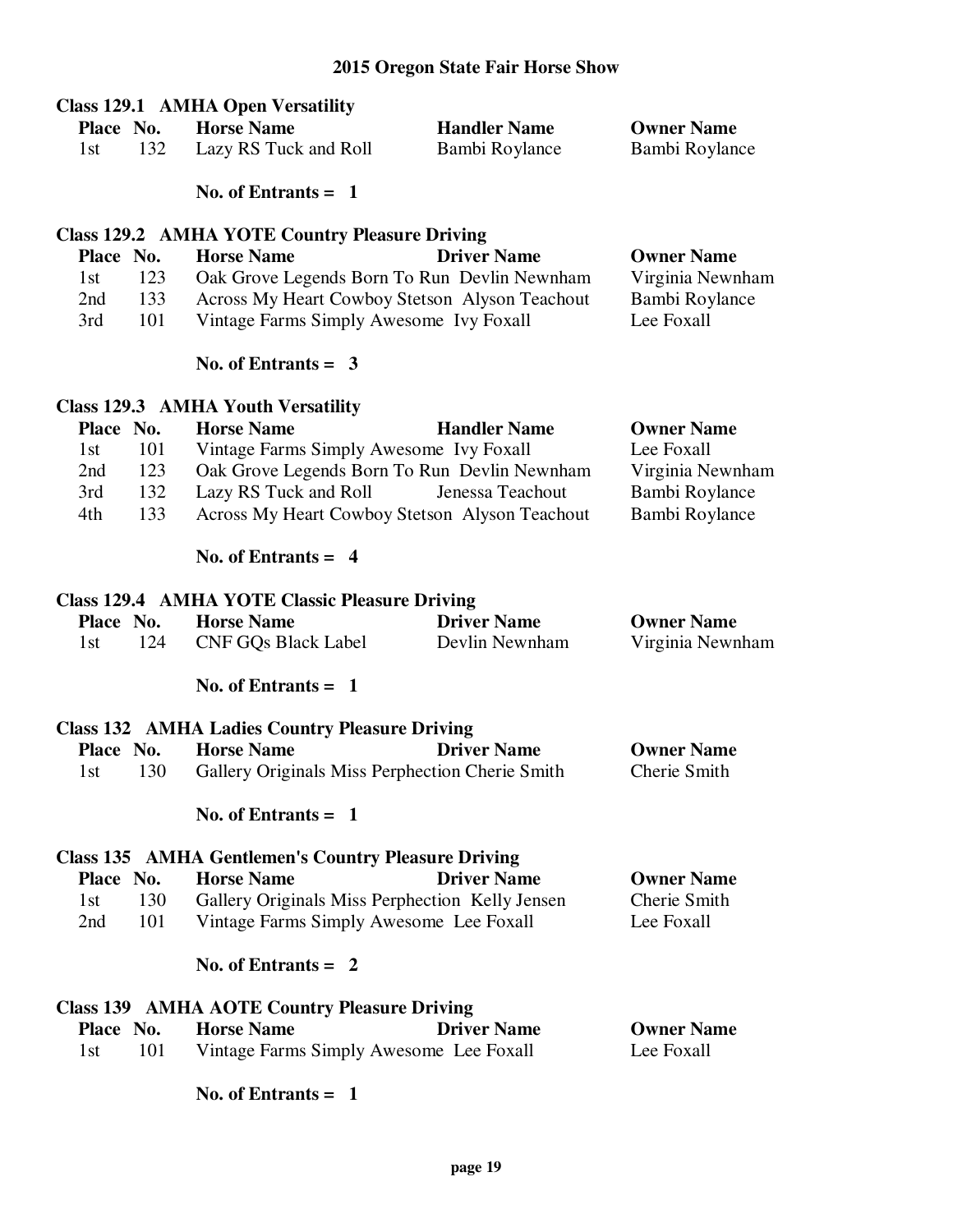|            | <b>Class 141 AMHA Amateur Country Pleasure Driving</b>      |                    |                               |
|------------|-------------------------------------------------------------|--------------------|-------------------------------|
| Place No.  | <b>Horse Name</b>                                           | <b>Driver Name</b> | <b>Owner Name</b>             |
| 130<br>1st | Gallery Originals Miss Perphection Kelly Jensen             |                    | Cherie Smith                  |
| 101<br>2nd | Vintage Farms Simply Awesome Lee Foxall                     |                    | Lee Foxall                    |
| 122<br>3rd | <b>Scott Creek Jaded Commotion Joanne Ross</b>              |                    | <b>Joanne Ross</b>            |
|            | No. of Entrants $=$ 3                                       |                    |                               |
|            | <b>Class 143 AMHA Classic Pleasure Driving Geldings</b>     |                    |                               |
| Place No.  | <b>Horse Name</b>                                           | <b>Driver Name</b> | <b>Owner Name</b>             |
| 115<br>1st | <b>VFM Tour De France</b>                                   | Kelsey Logue       | Kelsey Logue                  |
| 108<br>2nd | Bonsai Run & Dont Look Back Cherie Smith                    |                    | Sharon Dickens or Gloria King |
|            | No. of Entrants $= 2$                                       |                    |                               |
|            | <b>Class 147 AMHA Classic Pleasure Driving Mares</b>        |                    |                               |
| Place No.  | <b>Horse Name</b>                                           | <b>Driver Name</b> | <b>Owner Name</b>             |
| 110<br>1st | Farmyard Frolic A Toy To Be Aubrey Elston                   |                    | Ronda Figal                   |
| 103<br>2nd | Shalamara Acres Midnight Jewel Jessica Kimball              |                    | Jessica Kimball               |
|            | No. of Entrants $= 2$                                       |                    |                               |
|            | Class 148 AMHA Classic Pleasure Driving 32" and Under       |                    |                               |
| Place No.  | <b>Horse Name</b>                                           | <b>Driver Name</b> | <b>Owner Name</b>             |
| 103<br>1st | Shalamara Acres Midnight Jewel Jessica Kimball              |                    | Jessica Kimball               |
|            | No. of Entrants $= 1$                                       |                    |                               |
|            | Class 150 AMHA Youth Classic Pleasure Driving, 18 & Under   |                    |                               |
| Place No.  | <b>Horse Name</b>                                           | <b>Driver Name</b> | <b>Owner Name</b>             |
| 132<br>1st | Lazy RS Tuck and Roll                                       | Jenessa Teachout   | Bambi Roylance                |
| 124<br>2nd | <b>CNF GQs Black Label</b>                                  | Devlin Newnham     | Virginia Newnham              |
|            | No. of Entrants = $2$                                       |                    |                               |
|            | Class 150.1 AMHA Youth Country Pleasure Driving, 18 & Under |                    |                               |
| Place No.  | <b>Horse Name</b>                                           | <b>Driver Name</b> | <b>Owner Name</b>             |
| 123<br>1st | Oak Grove Legends Born To Run Devlin Newnham                |                    | Virginia Newnham              |
| 101<br>2nd | Vintage Farms Simply Awesome Ivy Foxall                     |                    | Lee Foxall                    |
| 133<br>3rd | Across My Heart Cowboy Stetson Alyson Teachout              |                    | Bambi Roylance                |
| 157<br>4th | Oak Grove Legends Jerry Rice Riley Hirengen                 |                    | Virginia Newnham              |
|            | No. of Entrants $= 4$                                       |                    |                               |
|            | Class 154 AMHA Classic Pleasure Driving over 32" to 34"     |                    |                               |
| Place No.  | <b>Horse Name</b>                                           | <b>Driver Name</b> | <b>Owner Name</b>             |

1st 115 VFM Tour De France Kelsey Logue Kelsey Logue<br>
2nd 108 Bonsai Run & Dont Look Back Cherie Smith Sharon Dickens or Gloria King 3rd 110 Farmyard Frolic A Toy To Be Aubrey Elston Ronda Figal

#### **No. of Entrants = 3**

2nd 108 Bonsai Run & Dont Look Back Cherie Smith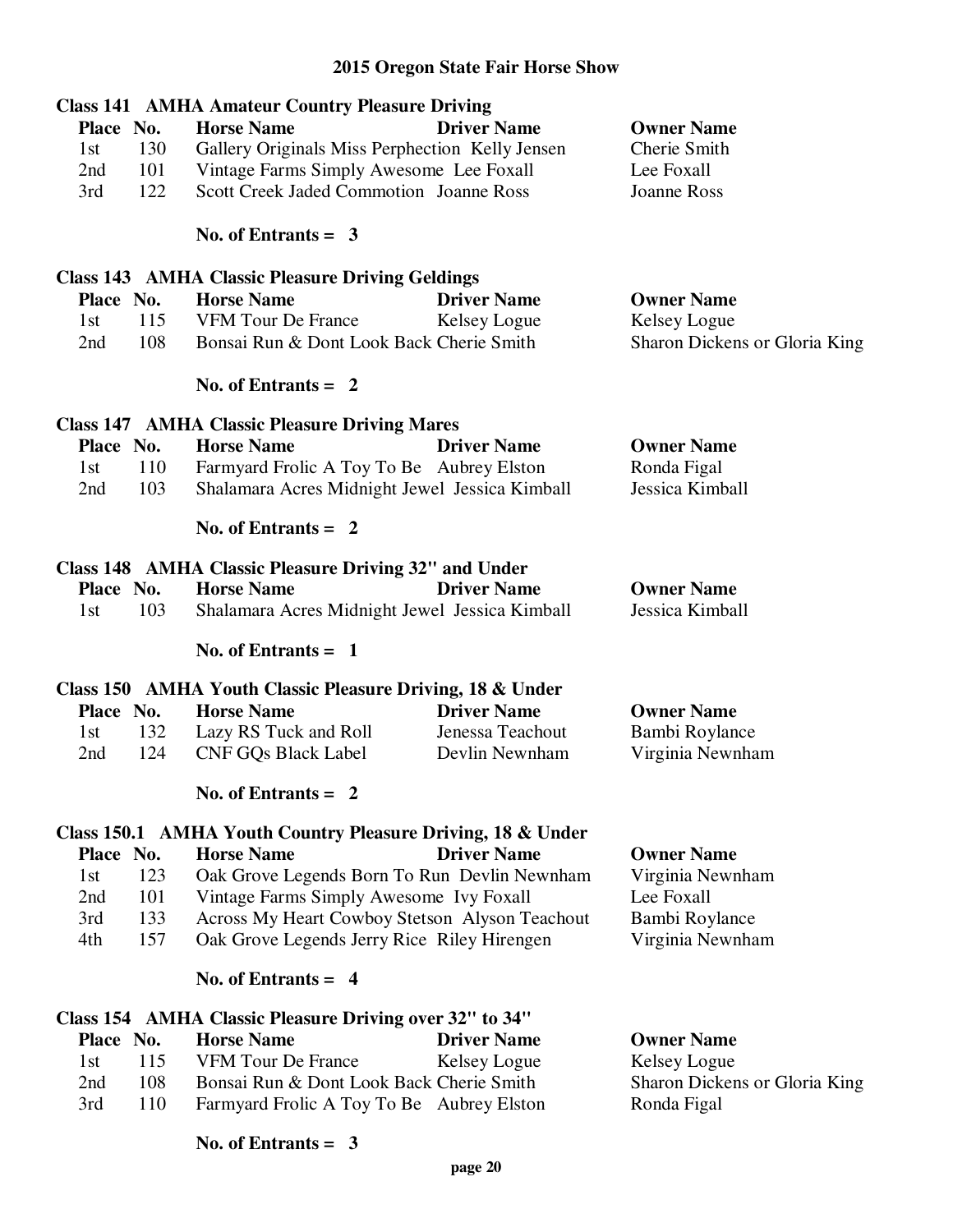# **Class 163 AMHA Liberty**

| Place No. |     | <b>Horse Name</b>                                  | <b>Handler Name</b> | <b>Owner Name</b> |
|-----------|-----|----------------------------------------------------|---------------------|-------------------|
| 1st       | 124 | <b>CNF GOs Black Label</b>                         | Devlin Newnham      | Virginia Newnham  |
| 2nd       | 125 | Shalamara Acres Morning Cloud Christine Houts      |                     | Mary C. Houts     |
| 3rd       | 101 | Vintage Farms Simply Awesome Ivy Foxall            |                     | Lee Foxall        |
| 4th       | 132 | Lazy RS Tuck and Roll Jenessa Teachout             |                     | Bambi Roylance    |
| 5th       | 123 | Oak Grove Legends Born To Run Devlin Newnham       |                     | Virginia Newnham  |
| 6th       | 102 | Scott Creek Mystical Calendar Girl Jessica Kimball |                     | Jessica Kimball   |

#### **No. of Entrants = 8**

#### **Class 211 AMHA Ladies Classic Pleasure Driving**

| <b>Owner Name</b>                                                        |
|--------------------------------------------------------------------------|
| Kelsey Logue                                                             |
| Julie Hemenway<br>RHMF Geminis Black Legacy Julie Hemenway               |
| Sharon Dickens or Gloria King                                            |
| Kimberly & Linda Easton<br>Farmyard Frolic Bronco Buster Kimberly Easton |
| Bambi Roylance<br>Lazy RS Tuck and Roll Bambi Roylance                   |
| Ronda Figal                                                              |
|                                                                          |

### **No. of Entrants = 7**

## **Class 213 AMHA Open Roadsters**

| Place No. |     | <b>Horse Name</b>                              | <b>Driver Name</b> | <b>Owner Name</b> |
|-----------|-----|------------------------------------------------|--------------------|-------------------|
| 1st       | 123 | Oak Grove Legends Born To Run Devlin Newnham   |                    | Virginia Newnham  |
| 2nd       | 110 | Farmyard Frolic A Toy To Be Ronda Figal        |                    | Ronda Figal       |
| 3rd       | 112 | Columbia Moon Walker                           | Cierra Amsbury     | Ronda Figal       |
| 4th       | 103 | Shalamara Acres Midnight Jewel Jessica Kimball |                    | Jessica Kimball   |

### **No. of Entrants = 4**

# **Class 217 AMHA Gentlemen's Classic Pleasure Driving**

| Place No. | <b>Horse Name</b>                            | <b>Driver Name</b> | <b>Owner Name</b> |
|-----------|----------------------------------------------|--------------------|-------------------|
| -1 st     | MS Wish N Wells Justa Desperado Daniel Figal |                    | Ronda Figal       |

#### **No. of Entrants = 1**

#### **Class 221 AMHA Amateur Classic Pleasure Driving**

| Place No. |     | <b>Horse Name</b>                              | <b>Driver Name</b>    | <b>Owner Name</b> |
|-----------|-----|------------------------------------------------|-----------------------|-------------------|
| 1st       | 115 | <b>VFM Tour De France</b>                      | Kelsey Logue          | Kelsey Logue      |
| 2nd       | 107 | RHMF Geminis Black Legacy Julie Hemenway       |                       | Julie Hemenway    |
| 3rd       | 110 | Farmyard Frolic A Toy To Be Ronda Figal        |                       | Ronda Figal       |
| 4th       | 132 | Lazy RS Tuck and Roll                          | <b>Bambi Roylance</b> | Bambi Roylance    |
| 5th       | 103 | Shalamara Acres Midnight Jewel Jessica Kimball |                       | Jessica Kimball   |
|           |     |                                                |                       |                   |